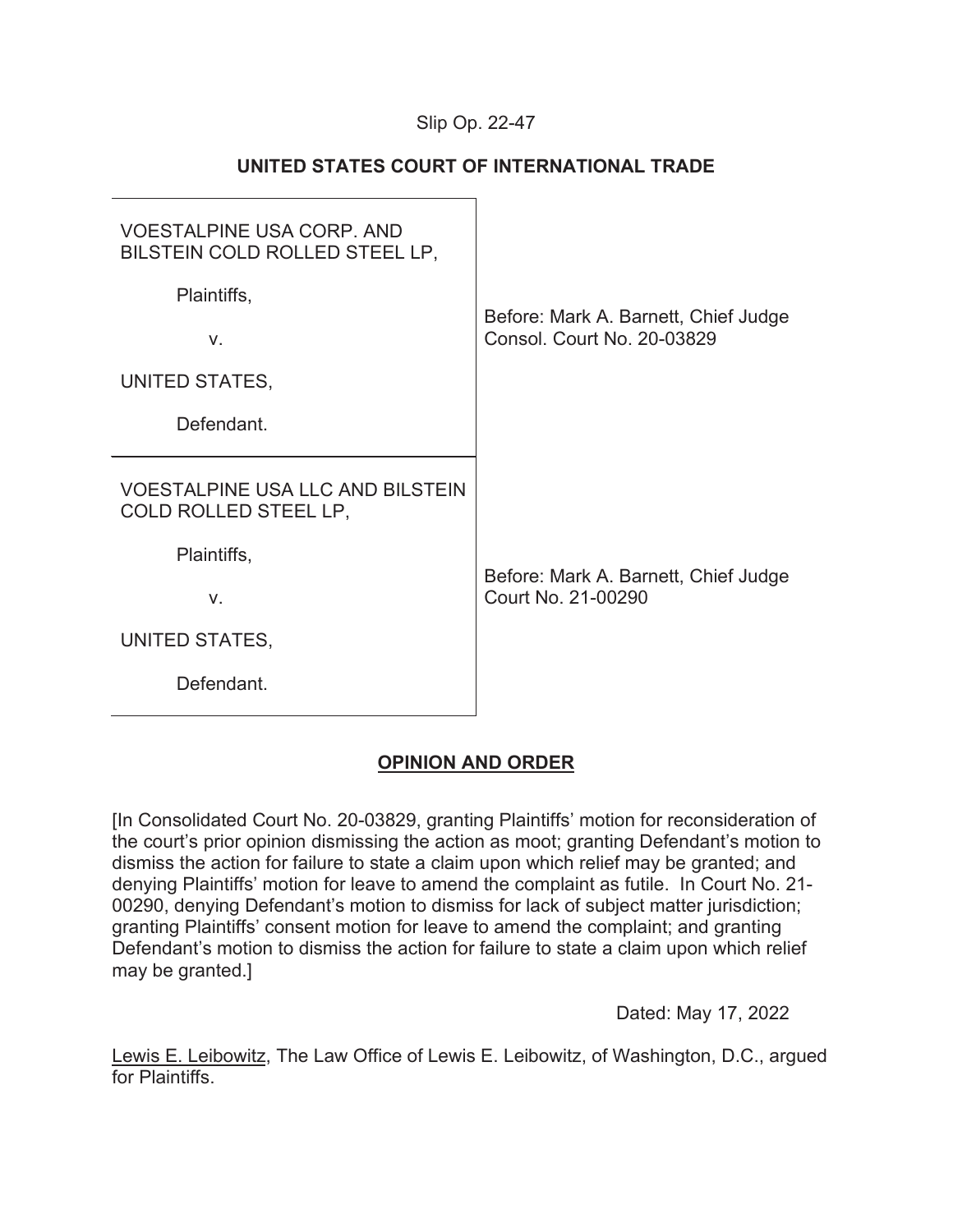Aimee Lee, Assistant Director, Commercial Litigation Branch, Civil Division, U.S. Department of Justice, of New York, N.Y., argued for Defendant. With her on the briefs were Brian M. Boynton, Acting Assistant Attorney General, Jeanne E. Davidson, Director, Patricia M. McCarthy, Director, and Tara K. Hogan, Assistant Director. Of counsel on the briefs were Kenneth S. Kessler, Senior Counsel, Office of the Chief Counsel, Bureau of Industry and Security, U.S. Department of Commerce, of Washington, D.C., and Yelena Slepak, Senior Attorney, Office of the Assistant Chief Counsel, International Trade Litigation, U.S. Customs and Border Protection, of Washington, D.C.

Barnett, Chief Judge: Plaintiffs<sup>1</sup> in these companion cases filed complaints seeking reliquidation of several entries of steel merchandise exclusive of duties imposed pursuant to section 232 of the Trade Expansion Act of 1962, 19 U.S.C. § 1862 (2018).<sup>2</sup> Compl., ECF No. 1 (20-3829); Compl., ECF No. 2 (21-290).<sup>3</sup> Plaintiffs based their requests for relief on the U.S. Department of Commerce ("Commerce") Bureau of Industry and Security's ("BIS") approval of exclusion requests, each containing the same invalid 10-digit subheading of the Harmonized Tariff Schedule of the United States ("HTSUS"). By the time Plaintiffs discovered the respective errors and obtained revised exclusions from BIS that were effective as of the date of the original requests, U.S. Customs and Border Protection ("Customs" or "CBP") had liquidated the entries at issue in each case and the liquidations had become final. Plaintiffs now seek court-

<sup>&</sup>lt;sup>1</sup> Bilstein Cold Rolled Steel LP ("Bilstein") is a plaintiff in each case. Bilstein is joined by VoestAlpine USA Corp. ("VoestAlpine") in Court No. 20-3829 and by voestalpine USA LLC in Court No. 21-290. For ease of reference, the court refers to these parties collectively as "Plaintiffs."

<sup>&</sup>lt;sup>2</sup> Citations to the U.S. Code are to the 2018 version, unless otherwise stated. <sup>3</sup> Throughout the opinion the court cites to ECF Nos. in both Court Nos. 20-3829 and 21-290. When the Court No. is unclear from the text accompanying the citation, the court identifies the case in a parenthetical.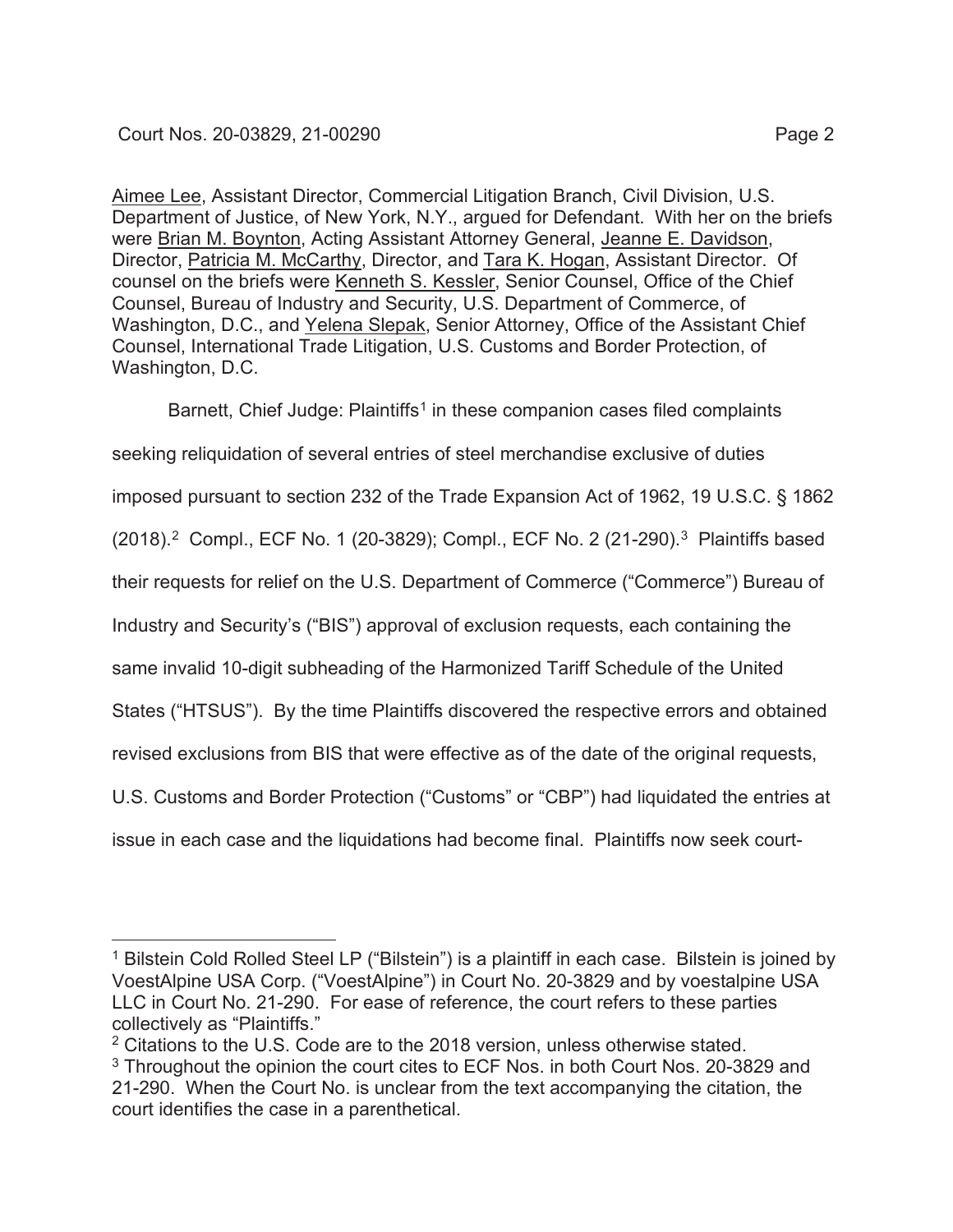ordered reliquidation to obtain a refund of section 232 duties paid in connection with the entries in each case.

Pending in Court No. 20-3829 is Plaintiffs' motion for reconsideration of the court's opinion and judgment dismissing the action as moot and for leave to amend the complaint. Pls.' Mot. for Relief from J., Recons. and Leave to Amend Consol. Compls. ("Pls.' Mot. Recons. 20-3829"), ECF No. 28; Reply Br. of Pls. in Supp. of Mot. for Recons., Relief from J. and to Amend the Compl. ("Pls.' Reply Recons. 20-3829"), ECF No. 30; *see generally VoestAlpine USA Corp. v. United States* ("*VoestAlpine I*"), 45 CIT \_\_, 532 F. Supp. 3d 1379 (2021) (finding statutory subject matter jurisdiction pursuant to 28 U.S.C. § 1581(i) but dismissing Plaintiffs' claim as moot).

Pending in Court No. 21-290 is the Government's motion to dismiss the action pursuant to U.S. Court of International Trade ("USCIT" or "CIT") Rules 12(b)(1) and 12(b)(6). Def.'s Mot. to Dismiss ("Def.'s Mot. Dismiss 21-290"), ECF No. 17; Def.'s Reply in Supp. of its Mot. to Dismiss, ECF No. 19. Also pending is Plaintiffs' consent motion for leave to file a second amended complaint to remove one of the two entries in the action. Pls.' Consent Mot. for Leave to Amend Compl. ("Pls.' Consent Mot. Amend 21-290"), ECF No. 22.

The facts and legal issues underlying each case are similar in relevant respects and, thus, the court resolves the pending motions in a single opinion. For the reasons discussed herein, the court grants Plaintiffs' motion for reconsideration, vacates its opinion in *VoestAlpine I* dismissing Court No. 20-3829 as moot, and denies the Government's motion to dismiss Court No. 21-290 for lack of subject matter jurisdiction.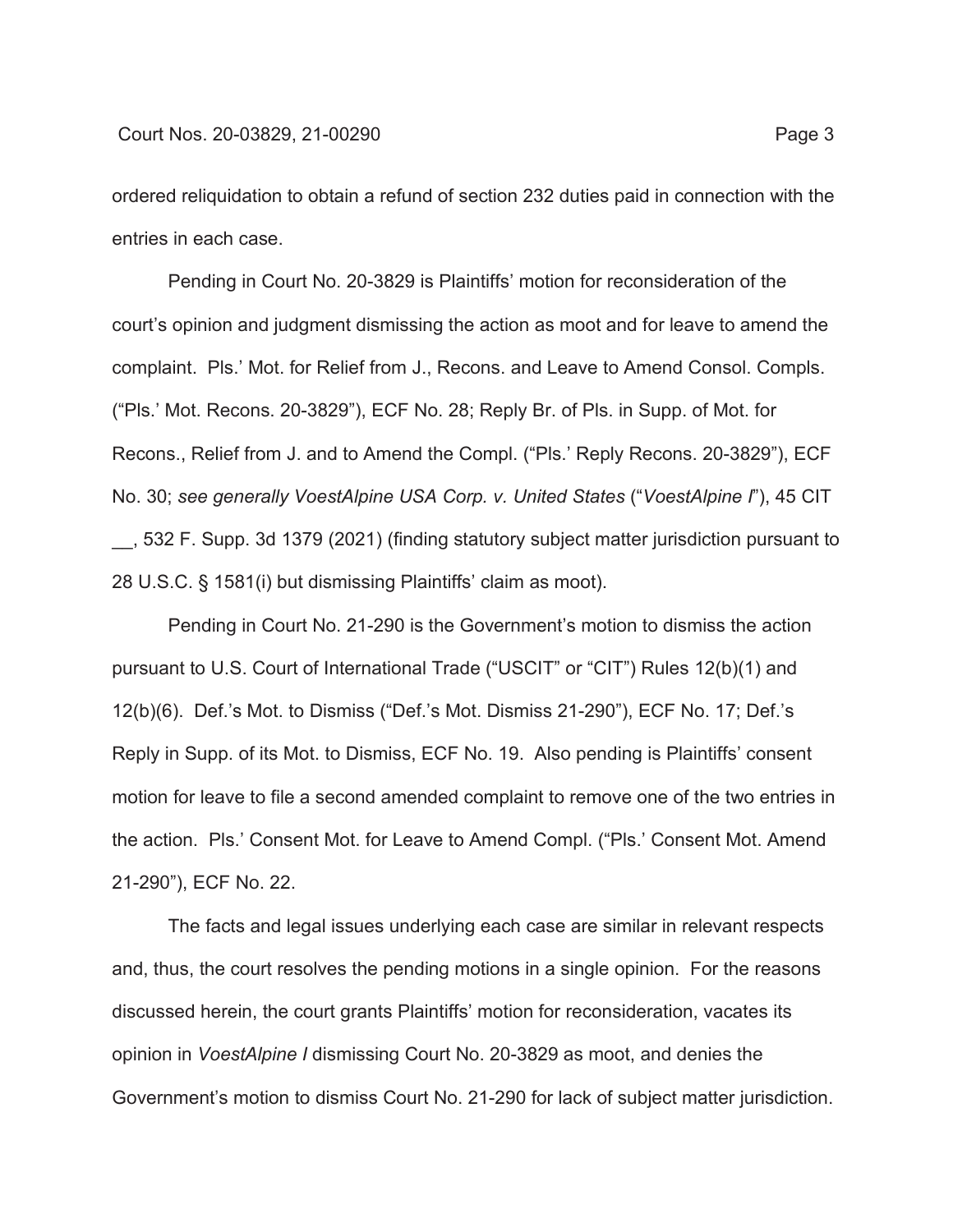The court grants Plaintiffs' consent motion for leave to file a second amended complaint in Court No. 21-290, but nevertheless grants the Government's motions to dismiss both Court Nos. 20-3829 and 21-290 for failure to state a claim upon which relief may be granted. The court denies Plaintiffs' contested motion for leave to file a second amended complaint in Court No. 20-3829 because the amendment would be futile.

### **BACKGROUND**

### **I. Section 232 Duties and the Exclusion Process**

"Section 232 of the Trade Expansion Act of 1962 authorizes the President to restrict imports of goods to '[s]afeguard[ ] national security.'" *N. Am. Interpipe, Inc. v. United States*, 45 CIT \_\_, \_\_, 519 F. Supp. 3d 1313, 1319 (May 25, 2021) (alterations in original) (quoting 19 U.S.C. § 1862). Pursuant to that authority, on March 8, 2018, the President announced a 25 percent tariff on imports of certain steel products, effective March 23, 2018. *See* Proclamation 9705 of Mar. 8, 2018, cl. 1–2, 83 Fed. Reg. 11,625 (Mar. 15, 2018). Proclamation 9705 identified certain six-digit tariff provisions that would be subject to section 232 duties. *Id.*, cl. 1.<sup>4</sup> In order to implement the increased duty rates, Proclamation 9705 modified subchapter III of chapter 99 of the HTSUS to add a new subheading, 9903.80.01, which provides for an additional 25 percent tariff on "all entries of iron or steel products from all countries, except products of Canada and of

<sup>4</sup> The subheadings included "7206.10 through 7216.50, 7216.99 through 7301.10, 7302.10, 7302.40 through 7302.90, and 7304.10 through 7306.90, including any subsequent revisions to these . . . classifications." Proclamation 9705, cl. 1; *see also id.*, Annex (U.S. Note 16(b) (enumerating the affected tariff provisions)). The covered articles are subject to section 232 duties in addition to other applicable duties. *Id.*, cl. 2.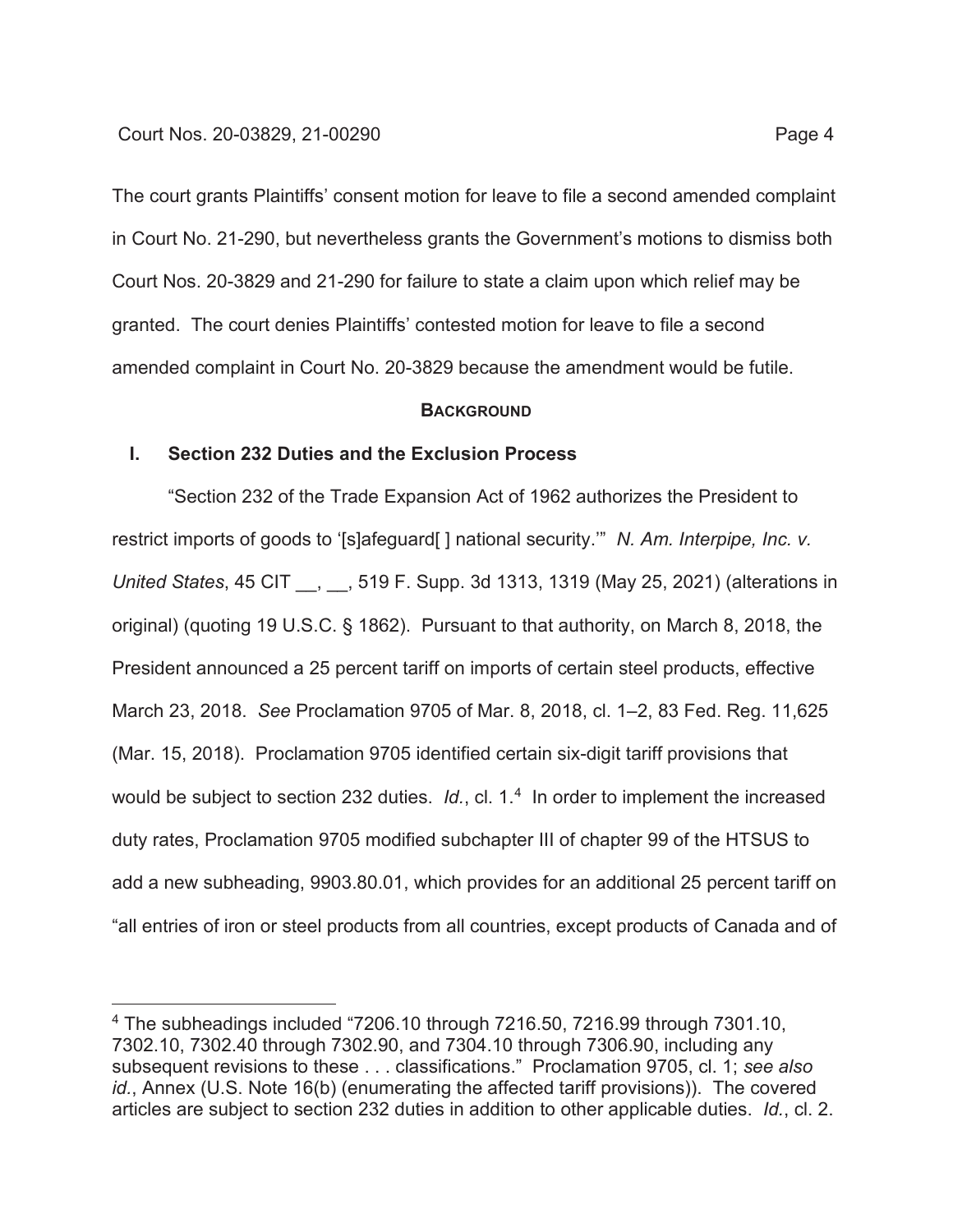Mexico, classifiable in the headings or subheadings enumerated in this note." *Id.*, Annex (U.S. Note 16(a)).

Proclamation 9705 further authorized Commerce "to provide relief from the additional duties . . . for any steel article determined not to be produced in the United States in a sufficient and reasonably available amount or of a satisfactory quality" and "to provide such relief based upon specific national security considerations." *Id.*, cl. 3. Commerce must convey all exclusion determinations "to [CBP] for implementation . . . at the earliest possible opportunity." *Id.*, Annex (U.S. Note 16(c)). Importers are required to "report information concerning any applicable exclusion granted by Commerce in such form as CBP may require." *Id.*, Annex (U.S. Note 16(d)).

The President twice amended the exclusion information provided in clause three of Proclamation 9705. In Proclamation 9711, the President amended clause 3 to state that, "[f]or merchandise entered on or after the date the directly affected party submitted a request for exclusion, such relief shall be retroactive to the date the request for exclusion was posted for public comment." Proclamation 9711 of Mar. 22, 2018, cl. 7, 83 Fed. Reg. 13,361 (Mar. 28, 2018). In Proclamation 9777, the President amended clause three such that retroactive relief pursuant to a granted exclusion would extend to entries for "which liquidation is not final." Proclamation 9777 of Aug. 29, 2018, cl. 5, 83 Fed. Reg. 45,025 (Sept. 4, 2018).

In 2018, BIS amended 15 C.F.R. pt. 705 to include rules for the administration of the exclusion process. *See generally Requirements for Submissions Requesting Exclusions From the Remedies Instituted in Presidential Proclamations Adjusting*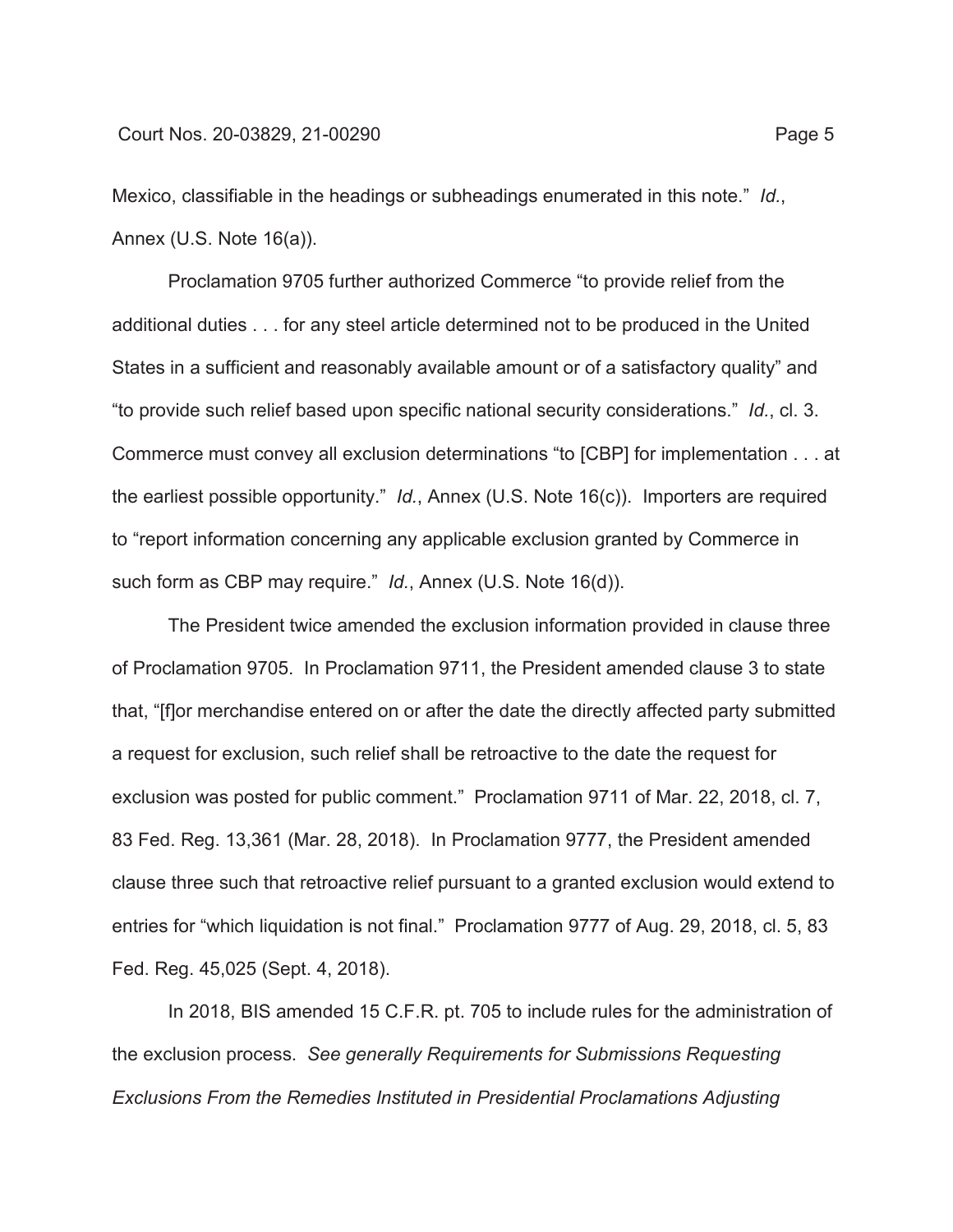*Imports of Steel Into the United States and Adjusting Imports of Aluminum Into the United States; and the Filing of Objs. to Submitted Exclusion Reqs. for Steel and Aluminum*, 83 Fed. Reg. 12,106 (Dep't Commerce Mar. 19, 2018) (interim final rule); *Submissions of Exclusion Reqs. and Objs. to Submitted Reqs. for Steel and Aluminum*, 83 Fed. Reg. 46,026 (Dep't Commerce Sept. 11, 2018) (interim final rule); *see also* 15 C.F.R. pt. 705, Supp. 1 (eff. Sept. 11, 2018). The regulations that were in effect when the entries at issue were made state that exclusion requests must be filed by an individual or organization "using steel in business activities . . . in the United States" and include "the submitter's name, date of submission, and the 10-digit [HTSUS] statistical reporting number." 15 C.F.R. pt. 705, Supp. 1(c)(1). Commerce's approval of an exclusion is limited to the product specified in the request and the "individual or organization that submitted the specific exclusion request, unless Commerce approves a broader application of the [exclusion]." *Id.* pt. 705, Supp. 1(c)(2). Companies may "submit[] a request for exclusion of a product even though an exclusion request submitted for that product by another requester or that requester was denied or is no longer valid." *Id.* Commerce must deny "[e]xclusion requests that do not satisfy the [specified reporting] requirements." *Id.* pt. 705, Supp. 1(h)(1)(i). With respect to refunds, the regulations state that "Commerce does not provide refunds on tariffs" and "[a]ny questions on the refund of duties should be directed to CBP." *Id.* pt. 705, Supp.  $1(h)(2)(iii)(B)$ 

Both Customs and Commerce issued guidance to importers seeking exclusions. Customs issued several Cargo Systems Messaging Service ("CSMS") messages on the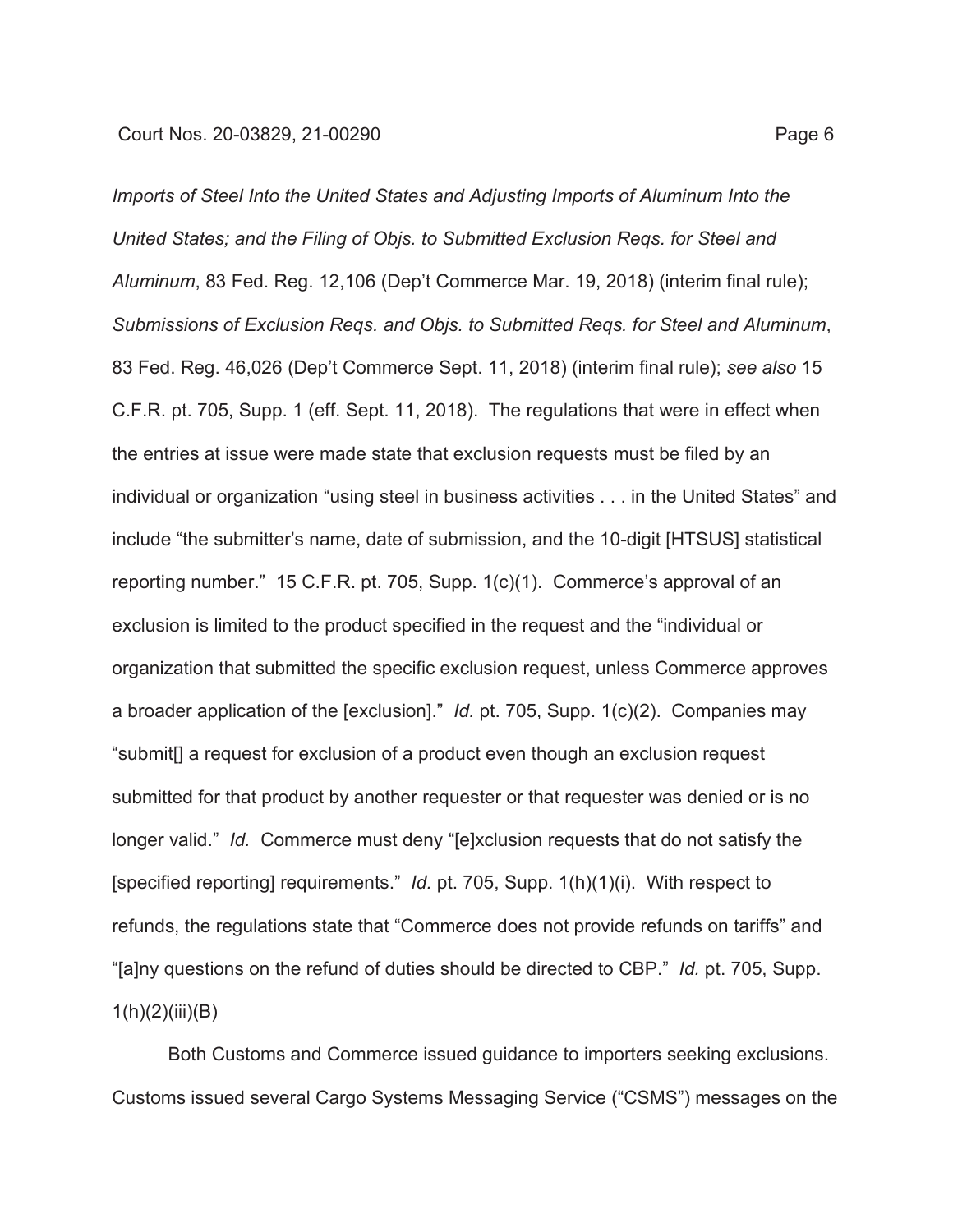proper submission of approved exclusions. On May 21, 2018, Customs issued guidance stating that "[e]xclusions granted by [Commerce] are retroactive on imports to the date the request for exclusion was posted for public comment at Regulations.gov." U.S. Customs and Border Prot., CSMS # 18-000352 - Submitting Imports of Products Excluded from Duties on Imports of Steel or Aluminum, https://content.govdelivery.com/ accounts/USDHSCBP/bulletins/1f1986e (May 21, 2018, 8:41 AM) ("CSMS # 18- 000352"). Thus, "[t]o request an administrative refund for previous imports of excluded products granted by [Commerce], importers may file a [post summary correction ("PSC")]." *Id.* If, however, "the entry has already liquidated, importers may protest the liquidation." *Id.* Subsequent CSMS messages reiterated that exclusions may be applied retroactively to unliquidated entries and to entries that have liquidated when the liquidation is nonfinal and the protest period has not expired. *See* U.S. Customs and Border Prot., CSMS # 42566154 – Section 232 and Section 301 – Extensions Reqs., PSCs, and Protest, https://content.govdelivery.com/accounts/USDHSCBP/bulletins/ 289820a (May 1, 2020, 5:05 PM); U.S. Customs and Border Prot., CSMS # 39633923 - UPDATE: Submitting Imports of Products Excluded from Duties on Imports of Steel or Aluminum, https://content.govdelivery.com/accounts/USDHSCBP/bulletins/25cc403 (Sept. 3, 2019, 11:08 AM); U.S. Customs and Border Prot., CSMS # 18-000378 - UPDATE: Submitting Imports of Products Excluded from Duties on Imports of Steel or Alumin [sic], https://content.govdelivery.com/accounts/USDHSCBP/bulletins/1f6cce3 (June 5, 2018, 3:37 PM).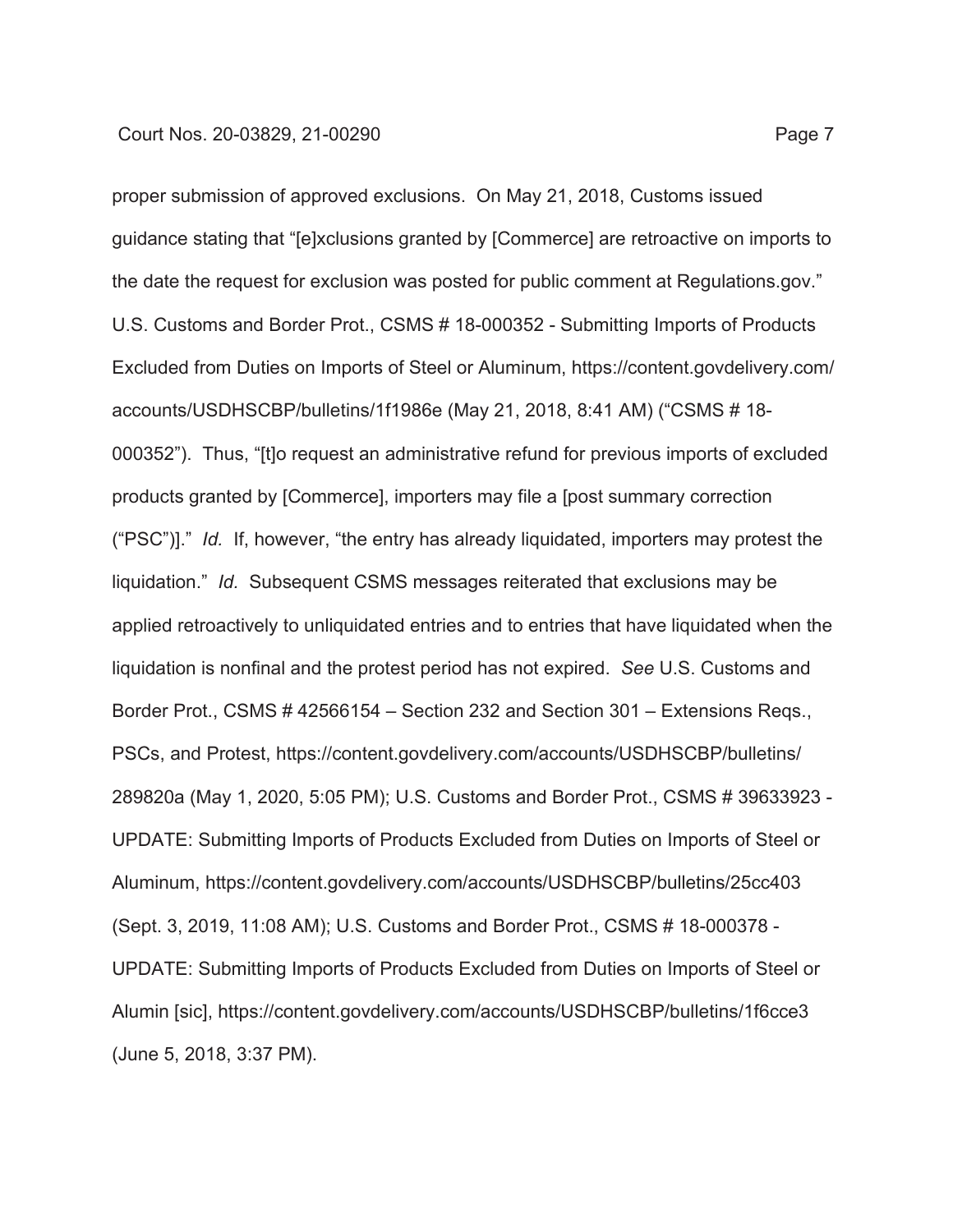In June 2019, Commerce published guidance on the section 232 exclusion process. BUREAU OF INDUS. AND SEC., U.S. DEP'T COMMERCE, 232 EXCLUSION PROCESS FREQUENTLY ASKED QUESTIONS (FAQS) (June 19, 2019), https://www.bis.doc.gov/ index.php/documents/section-232-investigations/2409-section-232-faq/file. Therein, Commerce explained that a company in receipt of an approved exclusion should provide CBP with information concerning the importer of record listed in the exclusion and the "product exclusion number." *Id.* at 12. Commerce indicated that "an exclusion is granted for one year from the date of signature, or until all excluded product volume is imported (whichever comes first)." *Id.* Companies "cannot make substantive changes to their exclusion request after submission" but may make "non-substantive changes," such as changes to the importer of record. *Id.* at 18. Commerce further stated that it could revoke a granted exclusion "if there was a technical issue that resulted in an inadvertent approval." *Id.* at 13. Commerce also provided guidance on the resubmission of denied exclusion requests, including requests that were denied for HTSUS errors. *Id.* at 25. Resubmissions may apply retroactively "to [the] original submission date for refund purposes." *Id.*

### **II. Factual and Procedural History**

Plaintiffs commenced Court No. 20-3829 on November 10, 2020. Summons, ECF No. 2; Compl. Plaintiffs filed an amended complaint on November 12, 2020, that corrected paragraph numbering. [Am.] Compl. ("Am. Compl. 20-3829"), ECF No. 8.5

<sup>5</sup> The court consolidated Court No. 20-3829 and Court No. 20-3840 with Court No. 20- 3829 operating as the lead case. Order (Jan. 28, 2016), ECF No. 14.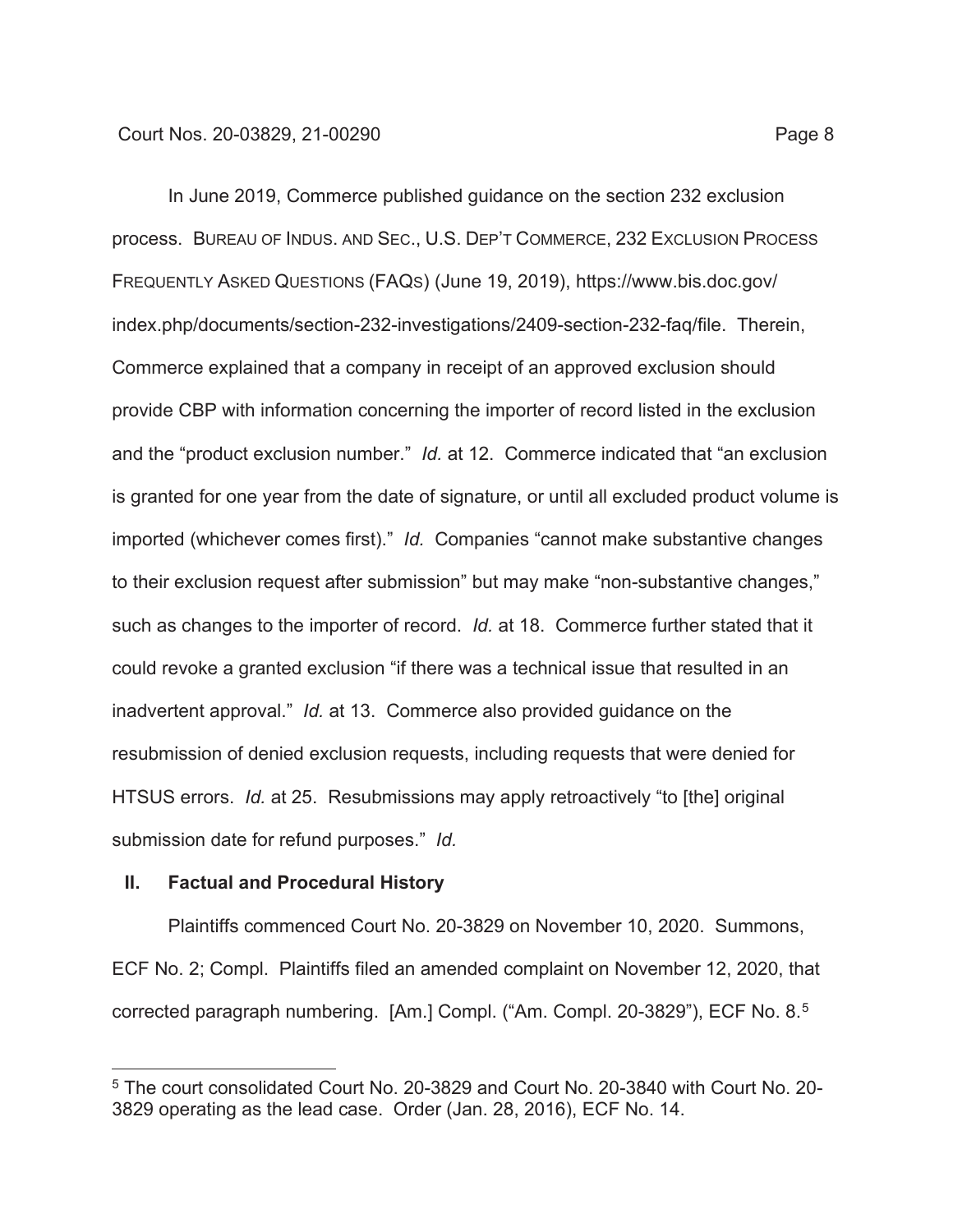BIS's approval of the revised exclusion and grant of retroactive application occurred after Plaintiffs commenced the action and amended their complaint. Def.'s Mot. Dismiss 20-3829, Exs. E–F.

Plaintiffs commenced Court No. 21-290 on June 18, 2021. Summons, ECF No. 1; Compl. By then, BIS had already taken the corrective steps outlined above (i.e., approving the revised exclusion request with retroactive effect). Compl. ¶ 15. Plaintiffs filed an amended complaint on September 17, 2021, that corrected paragraph numbering. [Am.] Compl., ECF No. 15. On February 28, 2022, after briefing on the Government's motion to dismiss had concluded, Plaintiffs requested leave to file a second amended complaint to remove one of the entries because it "has been determined after review not to be covered by the approved exclusions at issue in this case" and "was mistakenly included in this action." Pls.' Consent Mot. Amend 21-290 at 1; *id.*, Ex. 2 (proposed amended complaint ("2nd Am. Compl. 21-290")), ECF No. 22-2. The Government consented to the motion provided the court did not require a response to the second amended complaint and considered briefing on the motion to dismiss in connection with the second amended complaint. *See* Pls.' Consent Mot. Amend 21-290 at 2; *id.*, Ex. 1 (proposed order), ECF No. 22-1.

The operative complaints<sup>6</sup> emphasize BIS's allegedly unlawful act in approving instead of denying—the flawed exclusion requests and seek to hold BIS responsible for

<sup>&</sup>lt;sup>6</sup> As discussed *infra*, the court grants Plaintiffs' consent motion for leave to file a second amended complaint in Court No. 21-290. Thus, the court cites to the allegations therein and to the allegations contained in the first amended complaint filed in Court No. 20- 3829.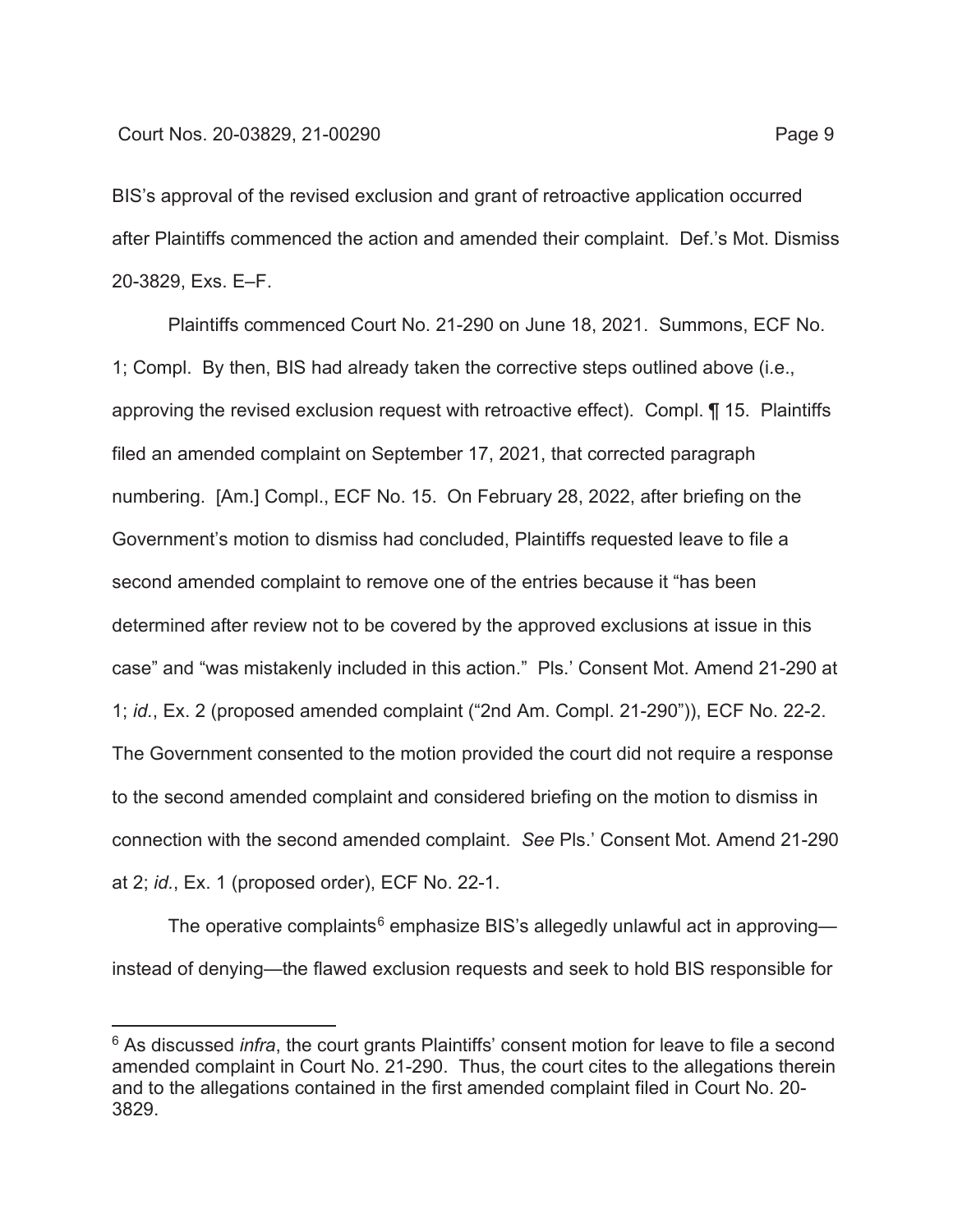the delay that Plaintiffs allege prevented them from applying the revised exclusions to the identified entries. In Court No. 20-3829, in which the complaint is particularly bereft of details, Plaintiffs allege that BIS approved an exclusion with a non-existent HTSUS provision. Am. Compl. 20-3829 ¶ 11. Plaintiffs also acknowledge that the importer of record and port of entry listed in Bilstein's original exclusion request were incorrect but allege that these inconsistencies were immaterial. *Id.* ¶¶ 16, 18–19. Plaintiffs claim that the Government "wrongfully failed to refund" the section 232 duties, *id.* ¶ 20, and that "BIS has refused to assist in securing refund of the duties," *id.* ¶ 21. Plaintiffs seek a judgment holding that the revised exclusion applies to its entries and that the Government must reliquidate the entries and refund the section 232 duties. *Id.* at 4–5 (prayer for relief).

In Court No. 21-290, Plaintiffs likewise allege that BIS approved an exclusion request with a non-existent HTSUS provision. 2nd Am. Compl. 21-290 ¶¶ 12–13. Plaintiffs further allege that "[s]hortly after" BIS approved the original exclusion request, "Bilstein noted that the HTSUS classification number was incorrect" and that the error traced to Bilstein's request. *Id.* ¶ 16. Plaintiffs complain that "BIS was required to review all exclusion requests before posting" but "failed to do so." *Id.* Plaintiffs allege that, in May 2019,<sup>7</sup> they contacted BIS seeking guidance about correcting an HTSUS

 $7$  The Government disputes this allegation and asserts that Plaintiffs did not contact BIS until May 2020. Def.'s Mot. Dismiss 21-290 at 20; *see also* Resp. to the Court's Req. at 1, App. 1, ECF Nos. 25, 25-1 (21-290) (cover letter and copy of email showing that Bilstein contacted BIS on May 19, 2020, to request information on correcting exclusions containing incorrect tariff provisions). The court need not and, therefore, does not resolve this factual dispute to resolve the pending motions.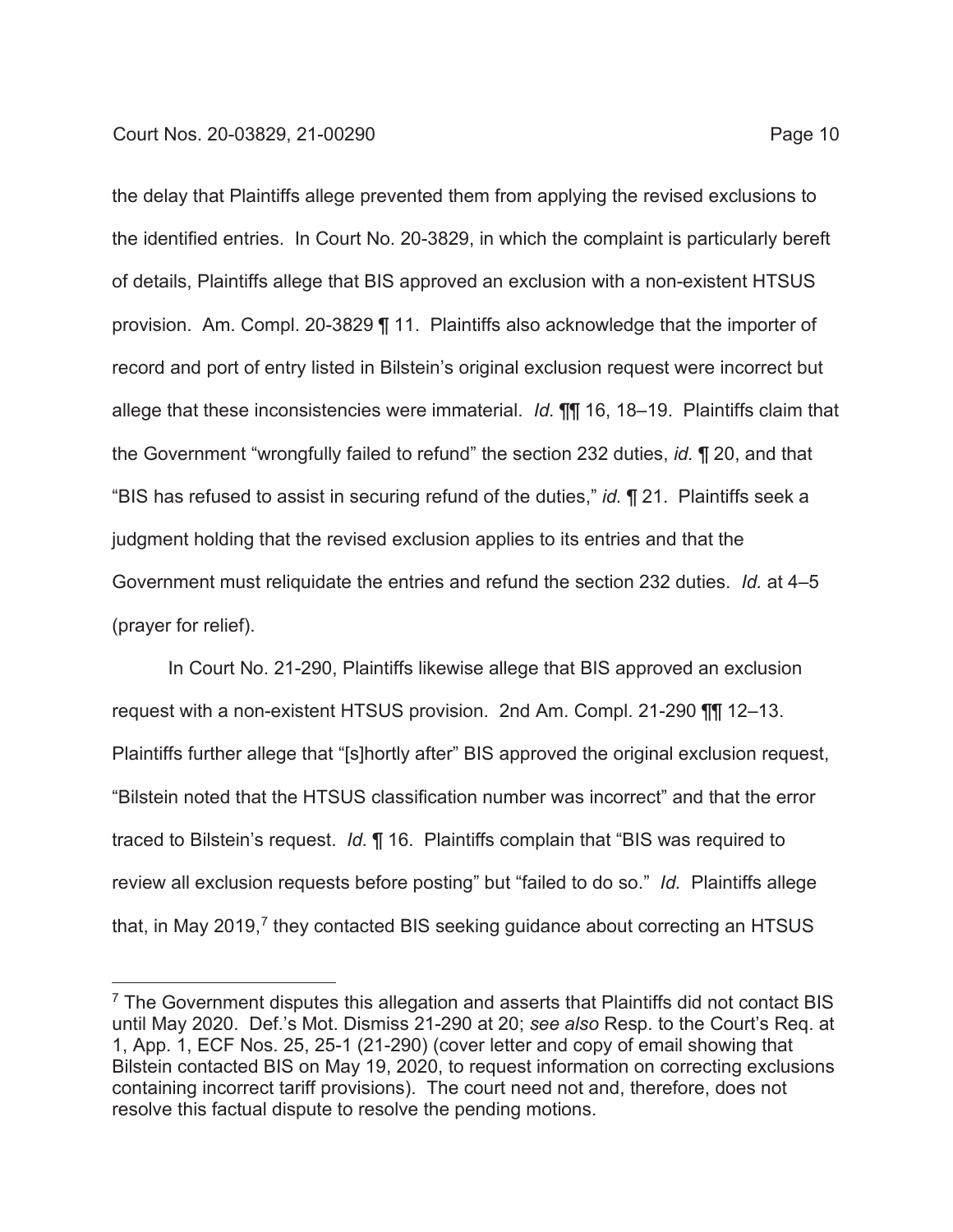error in an exclusion and fault the clarity of the guidance they allegedly received. *Id.* ¶ 17. Plaintiffs followed up with BIS in August 2020 and submitted a revised exclusion request to BIS on November 23, 2020. *Id.* ¶¶ 19–20. BIS approved the revised exclusion request on December 31, 2020. *Id.* ¶ 20. On February 2, 2021, BIS approved Bilstein's request to render the exclusion effective as of December 9, 2018, the date of Bilstein's original submission. *Id.*; *see also* Def.'s Mot. Dismiss 21-290, Ex. F (BIS decision on retroactivity). $8$  Plaintiffs' entry liquidated before BIS approved the revised exclusion. 2nd Am. Compl. 21-290 ¶ 21. Plaintiffs claim that both the original and revised exclusions apply to the entry "with the exception of the HTSUS classification number in the first [e]xclusion." *Id.* ¶ 25. Plaintiffs also claim that BIS failed to "publish any regulation" on correcting HTSUS provisions, *id.* ¶ 26, failed to "notify Plaintiffs of any mechanism to obtain refunds" before liquidation, and "had the authority to correct the erroneous HTSUS classification number at any time," *id.* ¶ 27. Plaintiffs claim that the Government "is wrongfully in possession of the [s]ection 232 duties" VoestAlpine paid on the entry. *Id.* ¶ 28. Plaintiffs seek a judgment holding that both exclusions apply to the entry and that the Government must reliquidate the entry and refund the section 232 duties. *Id.* at 10 (prayer for relief).

Plaintiffs' complaints fail to cite legal authority for the respective claims alleged therein but may reasonably be read to make out a claim against Commerce pursuant to

<sup>&</sup>lt;sup>8</sup> BIS's decision memorandum is dated January 30, 2021. Def.'s Mot. Dismiss 21-290, Ex. F. The difference between the memorandum and Plaintiffs' allegation may reflect the time between BIS's approval and posting of the decision and is immaterial for purposes of resolving the pending motions. *See id.* at 11.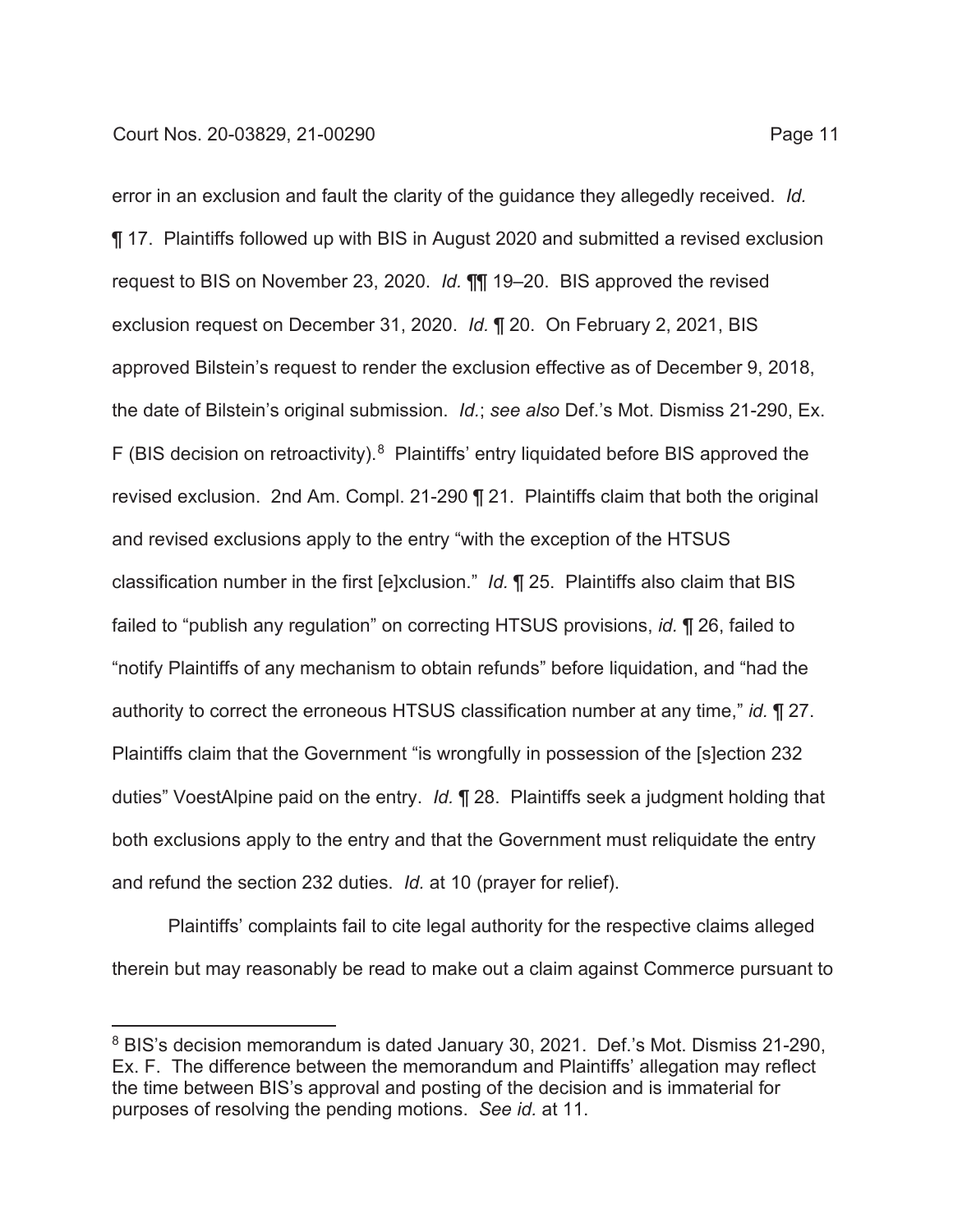the Administrative Procedure Act ("APA") for unlawful "final agency action for which there is no other adequate remedy in a court."  $5 \text{ U.S.C.}$  § 704. $9 \text{ The procedural history}$ of these cases reflects that understanding.

The Government first moved to dismiss Court No. 20-3829, arguing, *inter alia*, that: 1) any challenge to BIS's grant of the original exclusion with an invalid HTSUS provision was moot because BIS issued a revised exclusion effective as of the date of the original submission, and 2) Plaintiffs failed to state a cognizable claim against the Government because the complaint does not identify unlawful final agency action by Commerce or CBP and Plaintiffs' own inaction resulted in the final assessment of section 232 duties. Def.'s Mot. to Dismiss ("Def.'s Mot. Dismiss 20-3829") at 22–28, ECF No. 19. In their opposing brief, Plaintiffs argued that although "the true nature of this action *is* a challenge to the approval by BIS of a fatally flawed and therefore useless steel product exclusion," Pls.' Resp. to Def.'s Mot. to Dismiss Compls. ("Pls.' Opp'n Dismiss 20-3829") at 24–25, ECF No. 21 (emphasis added), the case was not moot because the court retains the "authority to order reliquidation of entries notwithstanding final liquidation," *id.* at 28.<sup>10</sup> The court agreed with the Government that the sole claim

 $9$  In cases brought pursuant to the court's jurisdiction pursuant to 28 U.S.C. § 1581(i), the court applies the standard of review set forth in the APA. 28 U.S.C. § 2640(e) (cross-referencing 5 U.S.C. § 706). Section 706 directs the court to "hold unlawful and set aside agency action, findings, and conclusions found to be . . . arbitrary, capricious, an abuse of discretion, or otherwise not in accordance with law." 5 U.S.C. § 706(2)(A).  $10$  Plaintiffs relied, in part, on the court's remedial statute, which provides that the CIT may "order any other form of relief that is appropriate in a civil action, including, but not limited to, declaratory judgments, orders of remand, injunctions, and writs of mandamus and prohibition." 28 U.S.C. § 2643(c)(1).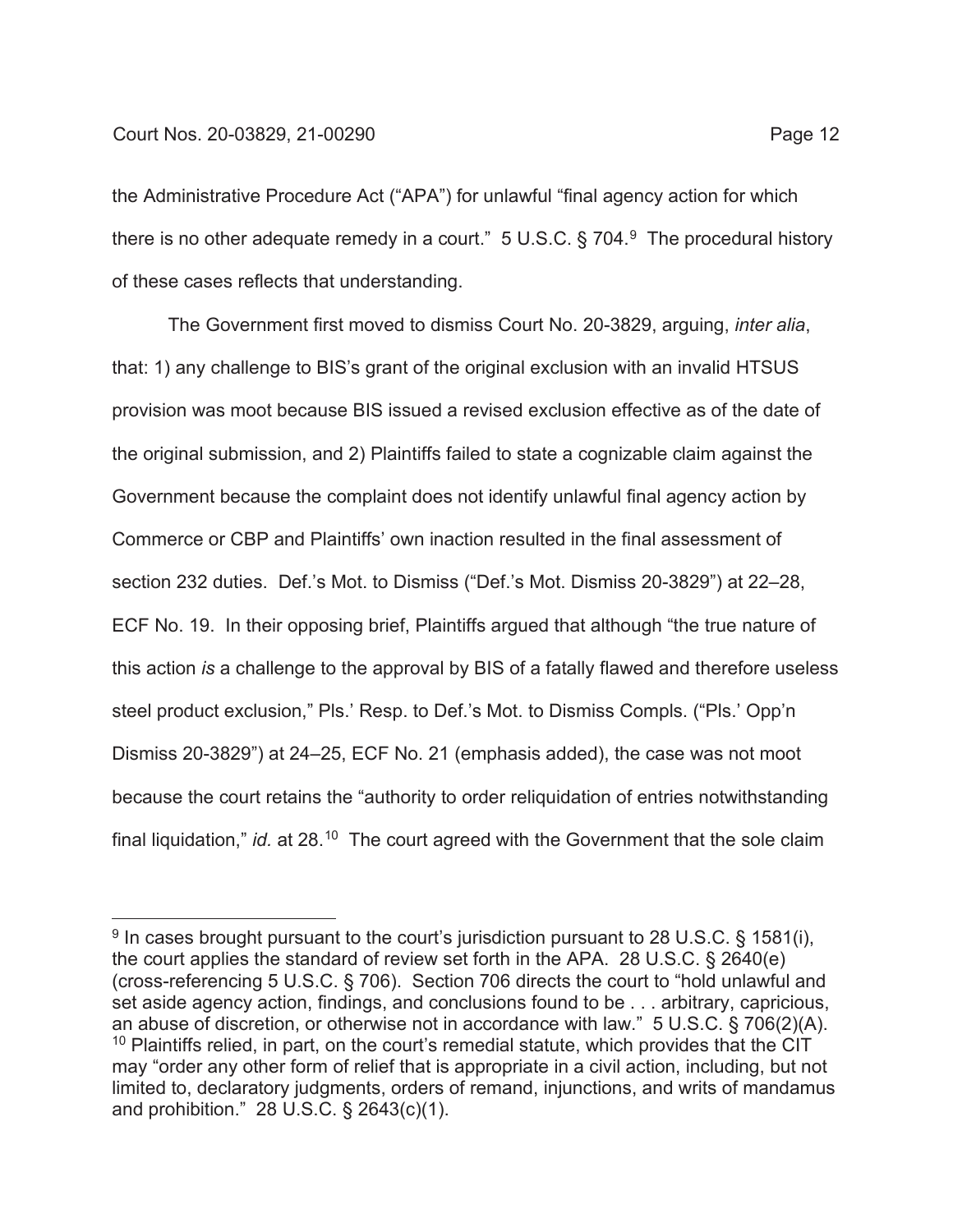alleged was moot because Plaintiffs had received all the relief available to them and dismissed the action accordingly. *VoestAlpine I*, 532 F. Supp. 3d at 1392–95.

Plaintiffs seek reconsideration of that decision. Pls.' Mot. Recons. 20-3829. The Government opposes the motion. Def.'s Resp. to Pls.' Mot. for Relief from J., Recons. and Leave to Amend the Consol. Compls. ("Def.'s Opp'n Recons. 20-3829"), ECF No. 29.

Following the court's opinion in *VoestAlpine I*, the Government moved to dismiss Court No. 21-290. *See* Def.'s Mot. Dismiss 21-290. The Government argues, *inter alia*, that: 1) any challenge to Commerce's original exclusion decision underlying that case is likewise moot, *id.* at 14–16, and 2) Plaintiffs failed to state a cognizable claim for relief because their failure to take any action to prevent finality of liquidation bars the refund of section 232 duties by operation of 19 U.S.C. § 1514(a),<sup>11</sup> *id*. at 17–19. The Government also argues that Plaintiffs' failure to pursue the administrative options available to them to keep their entries open precludes court-ordered reliquidation and, on that basis, Plaintiffs failed to state a claim entitling them to any relief. *Id.* at 19–21. Plaintiffs oppose the motion, arguing that the action is not moot largely for the same reasons provided in briefing filed in Court No. 20-3829. *See* Pls.' Opp'n Dismiss 21-290 at 4–5. Plaintiffs further contend that Commerce could have corrected the HTSUS error, the circumstances did not require a protest, and BIS's approval of the revised

 $11$  Section 1514(a) provides for the finality of certain "decisions of the Customs Service, including the legality of all orders and findings entering into the same . . . unless a protest is filed in accordance with this section, or unless a civil action contesting the denial of a protest . . . is commenced in the [CIT]." 19 U.S.C. § 1514(a).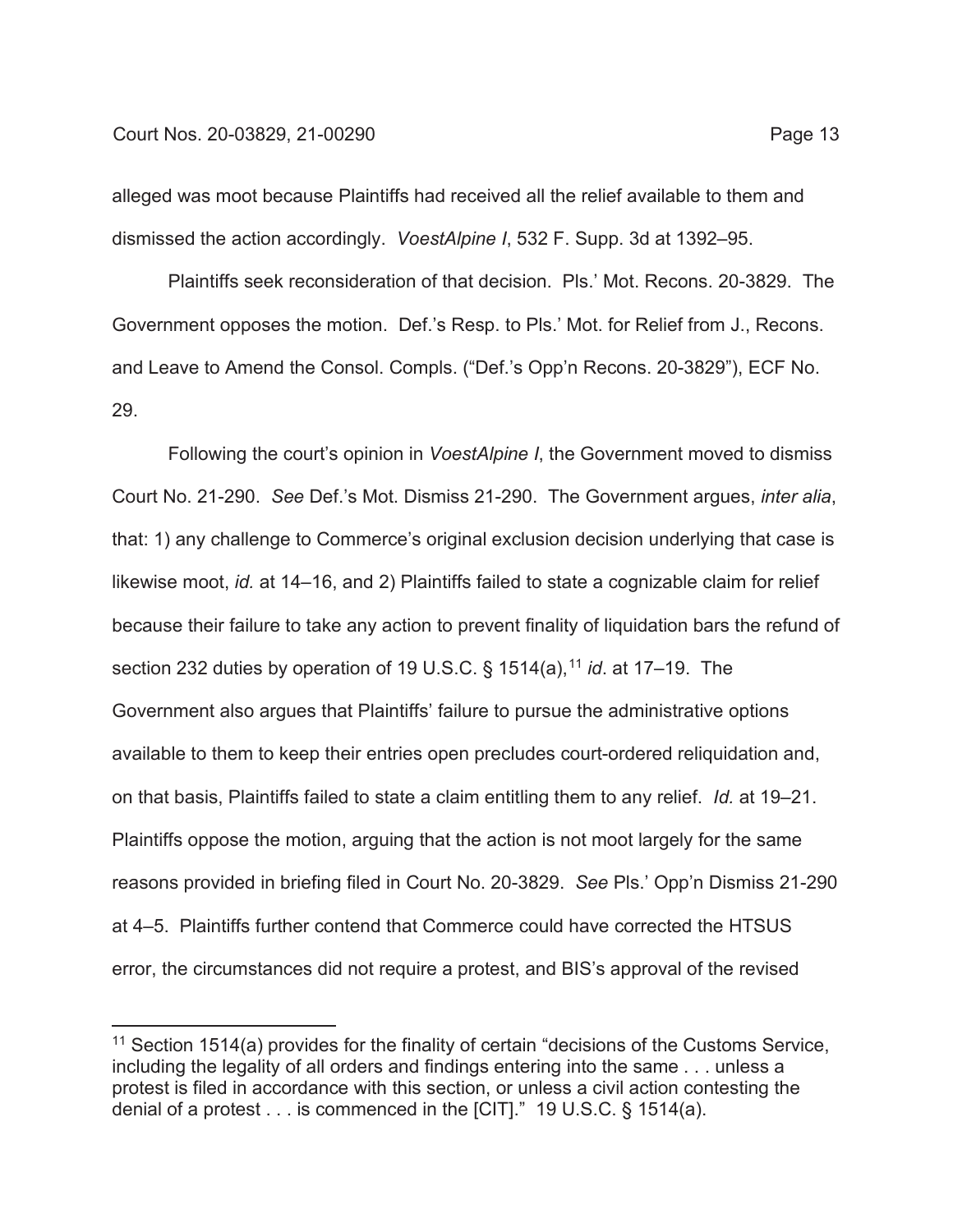exclusion constitutes an "intervening legal development" meriting reliquidation. *Id*. at 11–12 (citing *ThyssenKrupp Steel N. Am. v. United States*, 886 F.3d 1215, 1222 (Fed. Cir. 2018)).12

On March 8, 2022, the court heard oral argument on the pending motions. Docket Entry, ECF No. 34 (20-3829); Docket Entry, ECF No. 24 (21-290).

### **JURISDICTION**

The court has statutory subject matter jurisdiction pursuant to 28 U.S.C. § 1581(i)(1)(D) (2018 & Supp. II 2020). Section 1581(i) grants the court jurisdiction to entertain "any civil action commenced against the United States, its agencies, or its officers, that arises out of any law of the United States providing for— . . . (D) administration and enforcement with respect to the matters referred to in subparagraphs (A) through (C) of this subsection and subsections (a)–(h) of this section." *Id.*  $§ 1581(i)(1)(D)$ .

### **DISCUSSION**

Article III of the U.S. Constitution limits the court to resolving "legal questions only in the context of actual 'Cases' or 'Controversies.'" *Alvarez v. Smith*, 558 U.S. 87, 92 (2009) (quoting U.S. CONST. art. III, § 2). The "case-or-controversy limitation on federal judicial authority underpins both . . . standing and . . . mootness jurisprudence." *Friends of Earth, Inc. v. Laidlaw Env't Servs. (TOC), Inc.*, 528 U.S. 167, 180 (2000) (internal

 $12$  The Government also argued that the actions should be dismissed as time barred. Def.'s Mot. Dismiss 21-290 at 17; Def.'s Reply in Supp. of its Mot. to Dismiss at 14–15, ECF No. 23 (20-3829). Plaintiffs' failure to state a cognizable claim obviates any need to address this alternative argument for dismissal.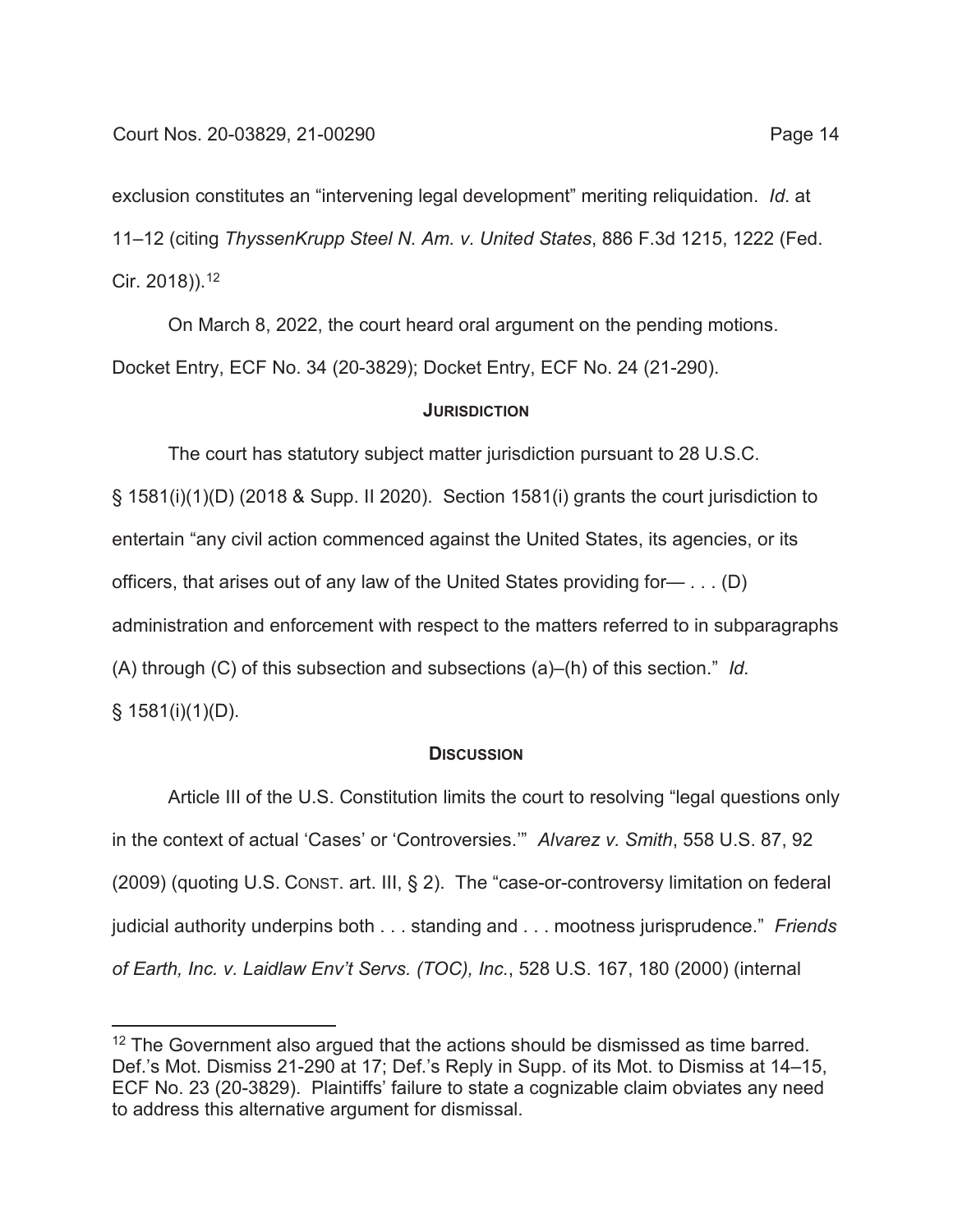citation omitted). Thus, the court first addresses Plaintiffs' motion for reconsideration in Court No. 20-3829 and the Government's motion to dismiss for lack of subject matter jurisdiction in Court No. 21-290 because both motions turn on whether these cases satisfy the Article III case-or-controversy requirement that the court be able to provide effective relief. After concluding that the complaints survive dismissal pursuant to USCIT Rule 12(b)(1), the court considers the Government's arguments pursuant to USCIT Rule 12(b)(6), and finds those arguments dispositive.

## **I. Availability of Relief**

Plaintiffs seek reconsideration of the court's dismissal of Court No. 20-3829 as moot pursuant to USCIT Rules 59(a)(1)(B) and 60(b)(1). Pls.' Reply Recons. 20-3829 at 1–2; *see also* Pls.' Mot. Recons. 20-3829 at 4, 8 (citing USCIT Rules 59 and 60(b) generally).13 Pursuant to USCIT Rule 59(a)(1)(B), "[t]he court may, on motion, grant a new trial or rehearing on all or some of the issues -- and to any party -- . . . after a nonjury trial, for any reason for which a rehearing has heretofore been granted in a suit in equity in federal court." USCIT 60(b)(1) provides for relief from a final judgment based on "mistake, inadvertence, surprise, or excusable neglect."14

Reconsideration is appropriate to correct "a significant flaw in the conduct of the original proceeding" but is not intended "to allow the losing party to reargue its case."

<sup>&</sup>lt;sup>13</sup> Plaintiffs also cite USCIT Rule 59(e) as grounds for altering or amending the judgment, *see* Pls.' Reply Recons. 20-3829 at 2, 4; however, USCIT Rule 59(e) speaks only to the timing of such a motion, not the basis for any such motion. <sup>14</sup> Rule 59 motions are due within 30 days of the court's entry of judgment. USCIT Rule

<sup>59(</sup>b). Rule 60(b)(1) motions must be filed "no more than a year after the entry of the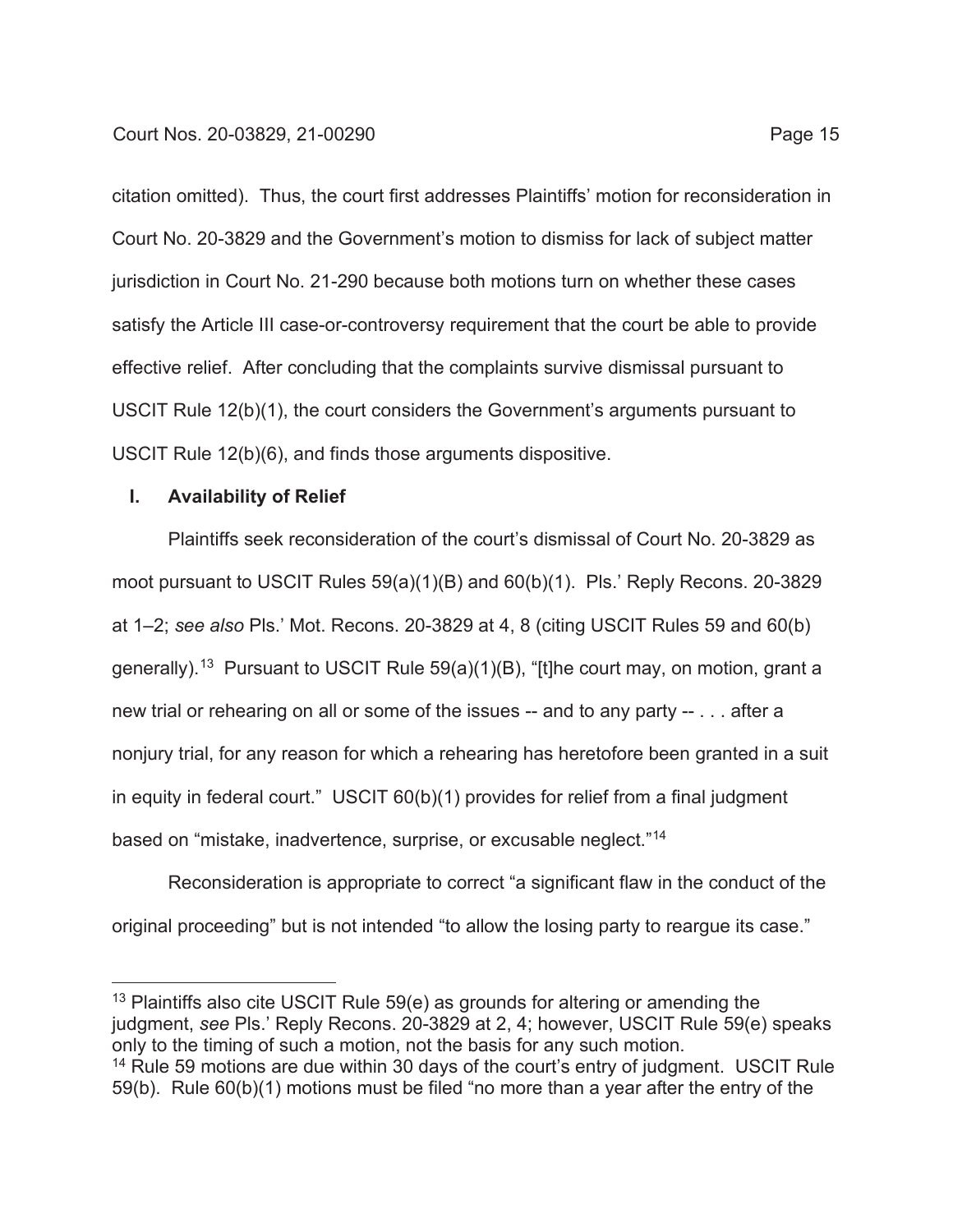*Acquisition 362, LLC v. United States*, 45 CIT \_\_, 539 F. Supp. 3d 1251, 1255–56 (2021) (citations omitted), *appeal docketed*, No. 22-1161 (Fed. Cir. Nov. 12, 2021). "The decision whether to grant reconsideration lies largely within the discretion of the [lower] court." *Yuba Nat. Res., Inc. v. United States*, 904 F.2d 1577, 1583 (Fed. Cir. 1990). In this case, the court has reconsidered its position that Plaintiffs' claim in Court No. 20-3829 is moot.

The standard for demonstrating mootness is "demanding," *Mission Prod. Holdings, Inc. v. Tempnology, LLC*, 139 S. Ct. 1652, 1660 (2019), and requires a showing that "an event [has occurred] while a case is pending on appeal that makes it impossible for the court to grant 'any effectual relief whatever' to a prevailing party," *Nasatka v. Delta Scientific Corp.*, 58 F.3d 1578, 1580 (Fed. Cir. 1995) (quoting *Church of Scientology v. United States*, 506 U.S. 9, 12 (1992)); *see also, e.g.*, *Mills v. Green*, 159 U.S. 651, 653 (1895) (stating that when the facts—either on the record or "proved by extrinsic evidence"—show that an intervening event "renders it impossible for [the] court . . . to grant . . any effectual relief whatever, the court . . . will dismiss the appeal").

The court has observed that "[w]hat constitutes 'appropriate relief'" pursuant to 28 U.S.C. § 2643(c)(1) "is a case-specific determination." *In re Section 301 Cases*, 45 CIT \_\_, \_\_, 524 F. Supp. 3d 1355, 1377 n.14 (2021) (Barnett, C.J., dissenting) ("*In re Section 301 PI Slip Op.*"). A finding that reliquidation constitutes an appropriate form of relief in a given case defeats an assertion of mootness. *See Shinyei Corp. v. United* 

judgment." USCIT Rule 60(c)(1). Plaintiffs filed their motion within 22 days of the court's entry of judgment. *See* Docket, ECF Nos. 27–28.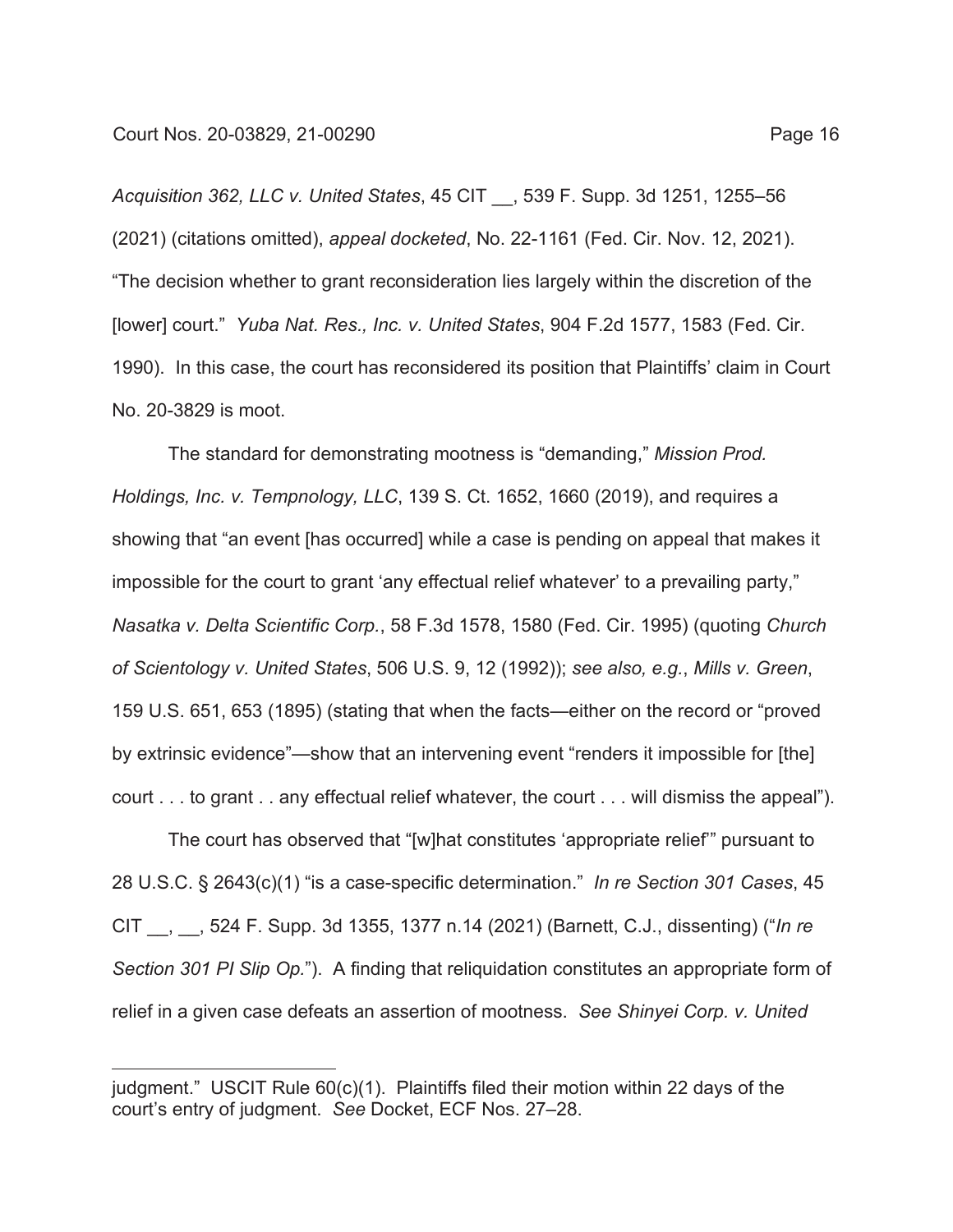*States*, 355 F.3d 1297, 1312 (Fed. Cir. 2004).15 This case presents a different question, however: whether the court must decide the appropriateness of reliquidation in the context of the Article III case-or-controversy requirement, as it did in *VoestAlpine I*, or whether the court should find the requirement satisfied to the extent that reliquidation is within the court's statutory authority to order pursuant to 28 U.S.C. § 2643(c)(1) in an appropriate case. Upon further consideration, the court reaches the latter conclusion.

The court finds instructive *Rhone Poulenc, Inc. v. United States*, 880 F.2d 401 (Fed. Cir. 1989). In the CIT opinion underlying that appeal, the court relied on *United States v. Torch Manufacturing Co.*, 509 F.2d 1187 (CCPA 1975), <sup>16</sup> to find that the CIT lacked jurisdiction to entertain a motion for reconsideration filed outside the 30-day timeframe provided for such motions in 28 U.S.C. § 2646 (1982). *See Rhone Poulenc*, 880 F.2d at 403. In *Torch*, the CCPA had concluded that the 30-day statutory deadline for filing motions for a retrial or rehearing in the Customs Court (predecessor to the CIT) was jurisdictional and, because the Customs Court "lack[ed] equitable powers, and there was at the time no court rule 60(b)," the Customs Court lacked jurisdiction to entertain an untimely motion. *Rhone Poulenc*, 880 F.2d at 405 (citing *Torch*, 509 F.2d

<sup>15</sup> *Shinyei* held that the CIT retained jurisdiction pursuant to 28 U.S.C. § 1581(i) to address Shinyei Corporation of America's ("Shinyei") APA claim challenging Commerce's liquidation instructions issued after litigation regarding an administrative review of the antidumping duty order notwithstanding Customs' liquidation of Shinyei's entries. 355 F.3d at 1305–12. The appellate court found that the action was not moot because reliquidation was not otherwise barred by statute and was "easily construed" as an appropriate form of relief. *Id.* at 1312.

<sup>&</sup>lt;sup>16</sup> The U.S. Court of Customs and Patent Appeals ("CCPA") was the predecessor to the Federal Circuit.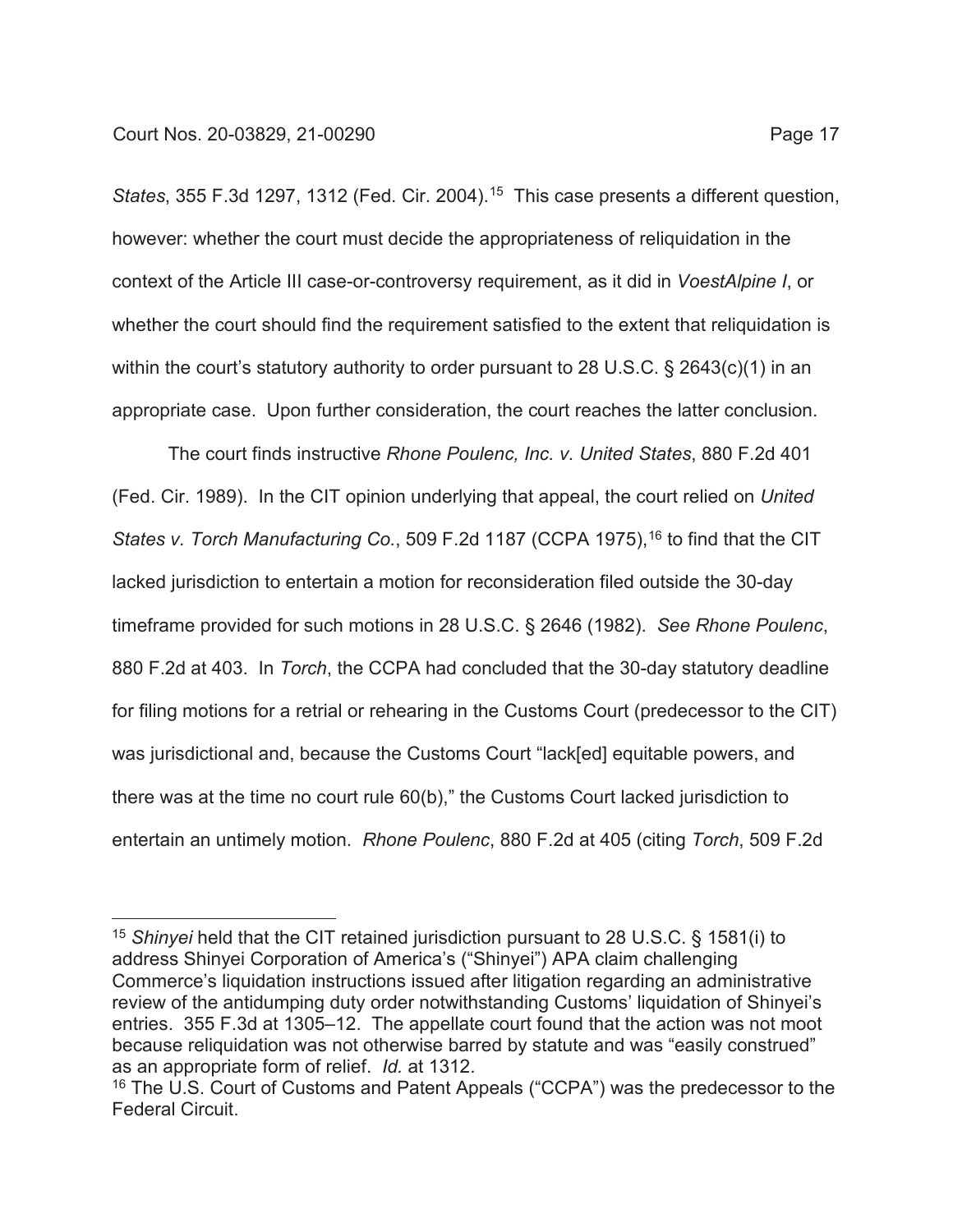at 1189, 1192) (footnote omitted). In *Rhone Poulenc*, the appellate court held that the enactment of 28 U.S.C. § 1585, which confers on the CIT "all the powers in law and equity of, or as conferred by statute upon, a district court of the United States," overruled *Torch* and, thus, the CIT could entertain a Rule 60(b) motion filed 33 days after the judgment dismissing the action. *Id.* at 405–06.

While the legal issues addressed in *Rhone Poulenc* are distinct, in reaching its decision the Federal Circuit made several relevant observations. The court noted the "fundamental distinction between a court's subject matter jurisdiction and its equitable powers," such that "[t]he former must exist before the latter may be exercised." *Id.* at 402. In other words, while subject matter jurisdiction "concerns the authority of a court to hear and decide [a case]," the court's equitable powers "concern[] the remedial relief a court having that authority may grant." *Id.* More pointedly, the court explained that "[e]quitable remedial powers," including the authority conferred by 28 U.S.C. § 2643(c)(1), "aid a court in the exercise of its subject matter jurisdiction" but "are not themselves jurisdictional predicates." *Id.* at 407; *see also id.* at 408 n.19 ("The court's exercise of its informed discretion in the employment of all its equity powers in future

cases cannot but aid its conduct of the judicial process.").

*Rhone Poulenc* suggests that the court should not convert its decision on the appropriateness of reliquidation in a given case into a "jurisdictional predicate[]" and should instead consider the possibility of reliquidation sufficient for purposes of the Article III case-or-controversy requirement. *Cf. id.* at 407–08. The Federal Circuit further indicated that the court should consider the appropriateness of reliquidation in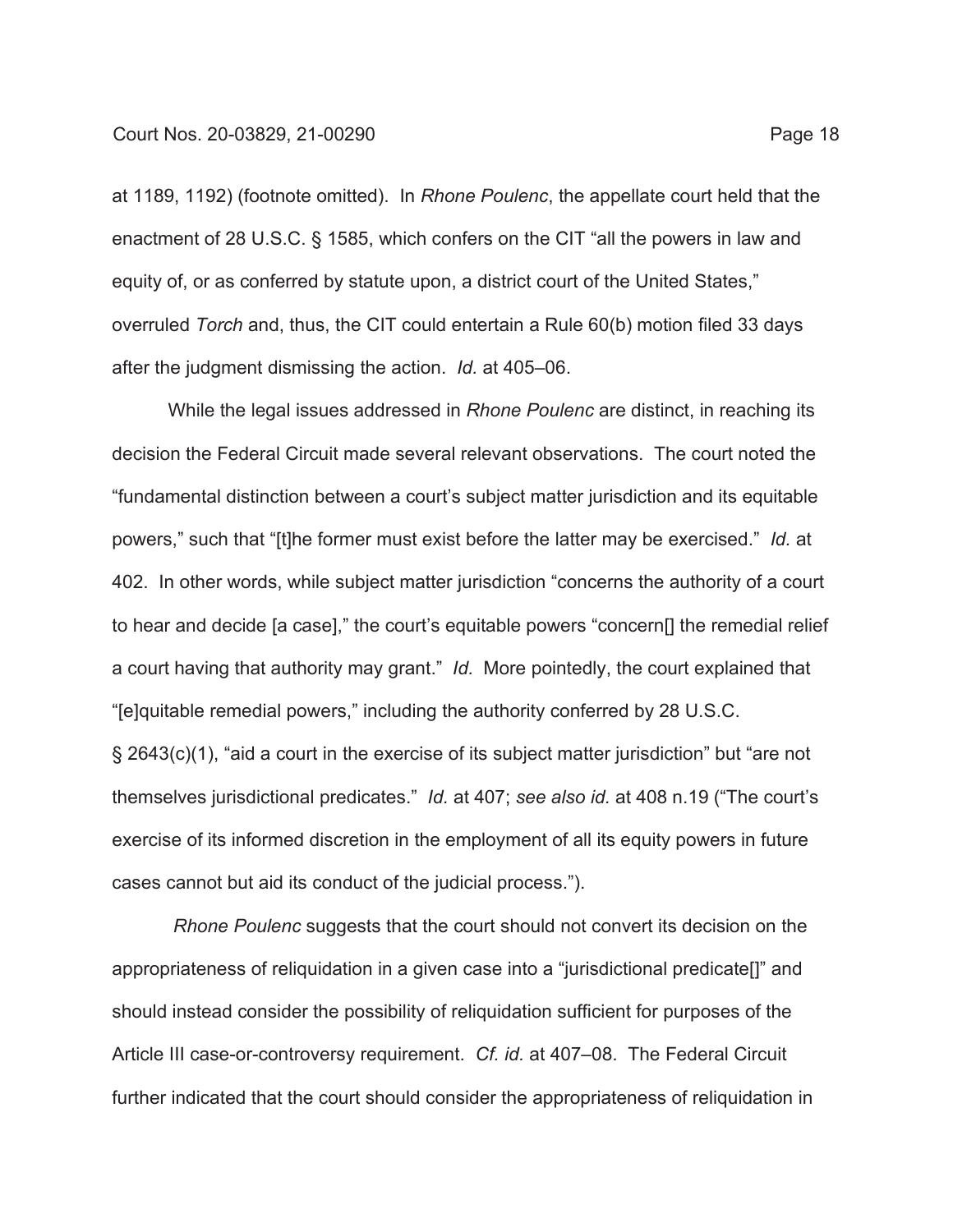connection with Plaintiffs' claim for such relief and not as a jurisdictional matter in *Confederacion De Asociaciones Agricolas Del Estado De Sinaloa, A.C. v. United States*, 2022 WL 1112233 (Fed. Cir. Apr. 14, 2022).

In *Confederacion*, the Federal Circuit addressed the CIT's dismissal of a claim alleging that Commerce unlawfully terminated a suspension agreement<sup>17</sup> as moot based on the court's finding that it lacked the authority to grant the plaintiffs' requested relief—reinstatement of the suspension agreement. 2022 WL 1112233, at \*4. The Federal Circuit found dismissal on that basis "improper" apparently based on the possibility that the plaintiffs could "prevail on their claims relating to the termination of the [suspension] agreement *and* their contentions concerning the appropriate relief," notwithstanding the CIT's contrary finding. *Id.* (emphasis added).18

There, as here, the CIT exercised jurisdiction pursuant to 28 U.S.C. § 1581(i). *See id.* at \*3. While neither the CIT nor the Federal Circuit discussed 28 U.S.C. § 2643, the CIT's authority to order reinstatement of the suspension agreement would appear to derive from the court's authority pursuant to subsection (c)(1) of that provision.

<sup>&</sup>lt;sup>17</sup> Section 1673(c) of Title 19 governs agreements to suspend an antidumping duty investigation.

<sup>&</sup>lt;sup>18</sup> The Federal Circuit did not analyze the CIT's authority to reinstate the suspension agreement beyond citing *CSC Sugar LLC v. United States*, 43 CIT \_\_, \_\_, 413 F. Supp. 3d 1318 (2019), a case in which the CIT, exercising jurisdiction pursuant to 28 U.S.C. § 1581(c), vacated an amendment to a suspension agreement based on noncompliance with procedural requirements. *See Confederacion*, 2022 WL 1112233, at \*4 (citing *CSC Sugar*, 413 F. Supp. 3d at 1326). The CIT had distinguished *CSC Sugar* and a related case when it concluded that it lacked the authority to reinstate the suspension agreement. *See Confederacion De Asociaciones Agricolas Del Estado De Sinaloa, A.C. v. United States*, 44 CIT \_\_, \_\_, 459 F. Supp. 3d 1354, 1365 n.12 (2020).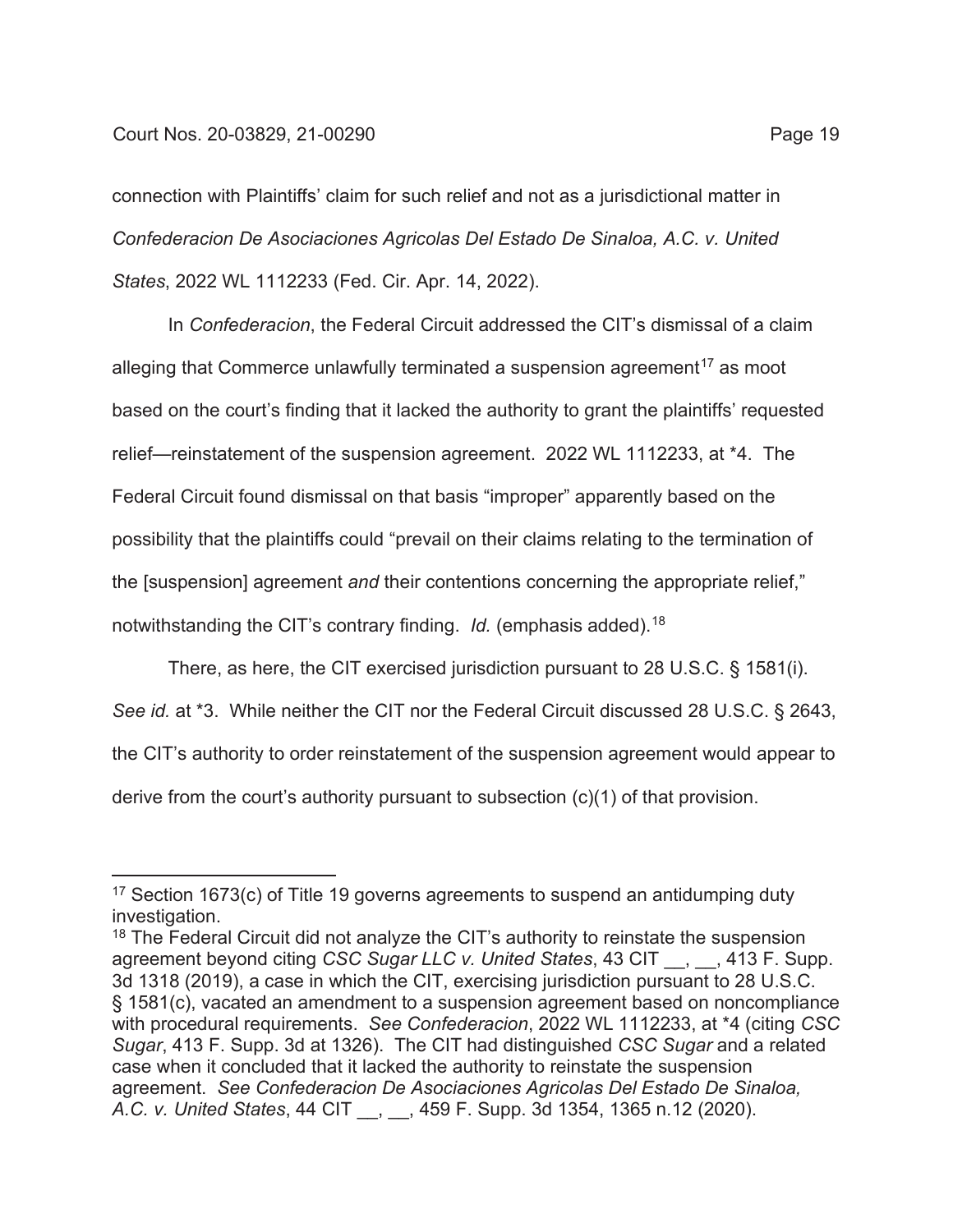*Confederacion* thus suggests that the possibility of relief pursuant to 28 U.S.C. § 2643(c)(1) defeats an assertion of mootness. *See id.* at \*4 (finding that the Government had not met "its 'heavy' burden to establish mootness"). The Federal Circuit subsequently found that certain counts should be dismissed for failure to state a claim upon which relief may be granted and remanded the dismissal of other counts for the CIT to consider in the first instance. *See id.* at \*7–9.

In light of *Rhone Poulenc* and *Confederacion*, the court concludes that the appropriateness of reliquidation as a form of relief would be better addressed in conjunction with an analysis of the claims presented by Plaintiffs in these cases and not through the lens of mootness. The court thus vacates its prior holding in Court No. 20- 3829 that Plaintiffs' claim was moot.<sup>19</sup>

With respect to Court No. 21-290, BIS granted retroactive application of the revised exclusion before Plaintiffs commenced the action. *See* 2nd Am. Compl. 21-290 ¶ 20. While mootness may arise upon the occurrence of an event mid-litigation, standing is typically assessed at the outset. *See Friends of Earth, Inc.*, 528 U.S. at 189 (addressing standing before mootness). Because all relevant events preceded commencement of the action, the court considers the Parties' respective arguments regarding dismissal through the lens of standing. Oral Arg. 4:50–6:40, *available at* https://www.cit.uscourts.gov/audio-recordings-select-public-court-proceedings (time

 $19$  Because the court finds that dismissal is nevertheless appropriate pursuant to USCIT Rule 12(b)(6), the court does not vacate the judgment entered in Court No. 20-3829. *See* J., ECF No. 27. The court notes that this is without prejudice to Plaintiffs and their time to appeal. *See* Fed. R. App. P. 4(a)(4).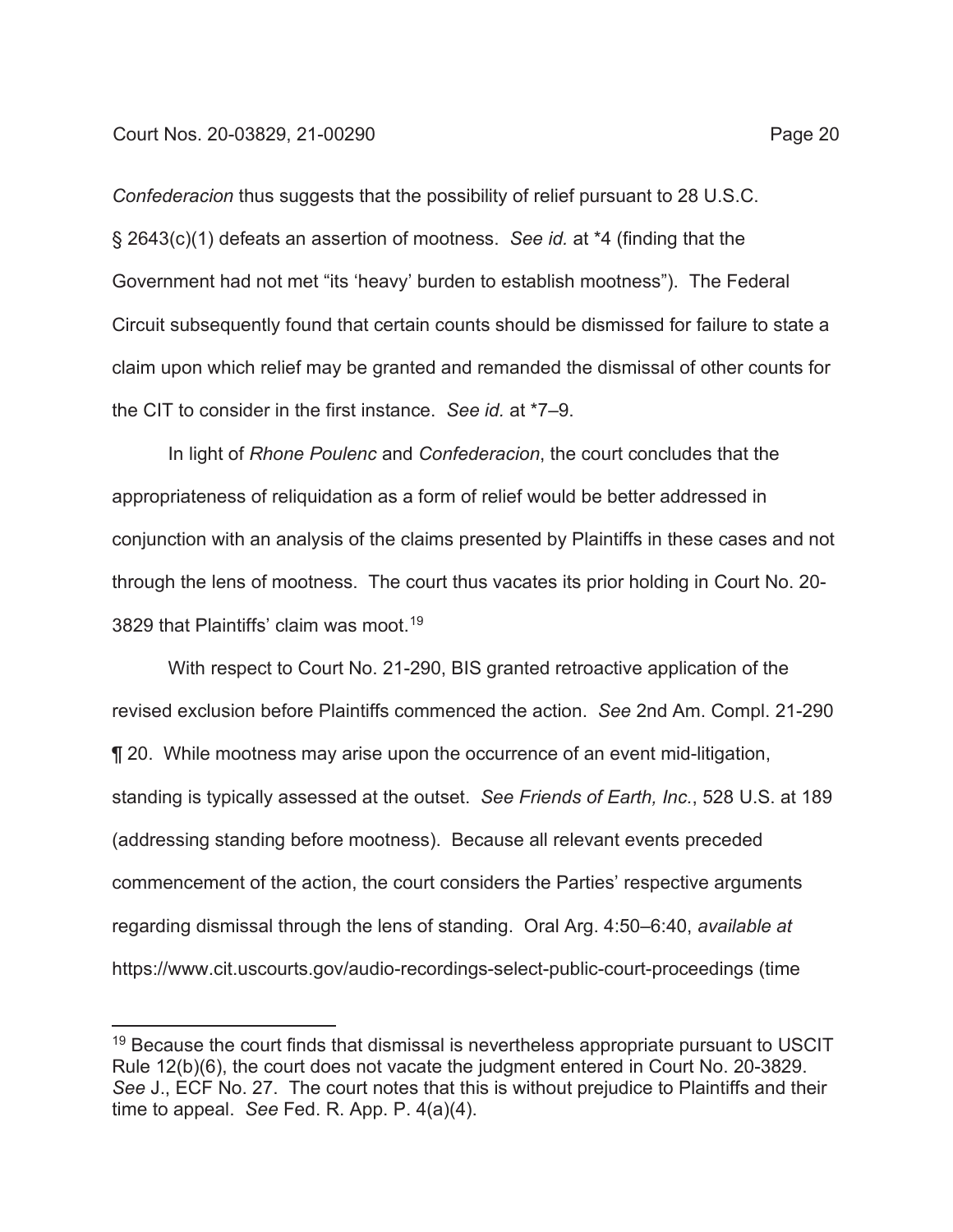stamp from the recording) (statement by counsel for the Government that standing is the appropriate analysis in this case). For the same reasons that the court finds that Plaintiffs' claim in Court No. 20-3829 is not moot, however, the court finds that Plaintiffs have standing to pursue their claim in Court No. 21-290.

## **II. Leave to File a Second Amended Complaint in Court No. 21-290**

Before turning to whether dismissal of the complaints is required pursuant to USCIT Rule 12(b)(6), the court must identify the operative complaint to which it should address the Parties' arguments in Court No. 21-290.<sup>20</sup>

The Government's consent notwithstanding, ordinarily, "an amended complaint supersedes the original complaint," *Pac. Bell Tele. Co. v. linkLine Commc'ns, Inc.*, 555 U.S. 438, 456 n.4 (2009), and a prior motion targeting the sufficiency of the original pleading is rendered moot, *see, e.g.*, *Aspects Furniture Int'l, Inc. v. United States*, 44 CIT \_\_, \_\_, 469 F. Supp. 3d 1359, 1362, 1366–67 (2020) (granting leave to amend a complaint to add factual allegations and alter the nature of the claim mooted pending cross-motions for judgment on the pleadings). The rule is not absolute, however. When, as here, the proposed amended complaint is "substantially identical to the original complaint," the court may consider the motion to dismiss against the allegations in the proposed pleading. *Crawford v. Tilley*, 15 F.4th 752, 759 (6th Cir. 2021) (citation

<sup>&</sup>lt;sup>20</sup> Unlike the consent motion filed in Court No. 21-290, Plaintiffs' motion for leave to file a second amended complaint in Court No. 20-3829 is opposed by the Government. *See* Def.'s Opp'n Recons. 20-3829 at 12–13. The court therefore considers Plaintiffs' contested motion *infra* and with respect to whether the proposed amendments cure the deficiencies the court identifies with the first amended complaint.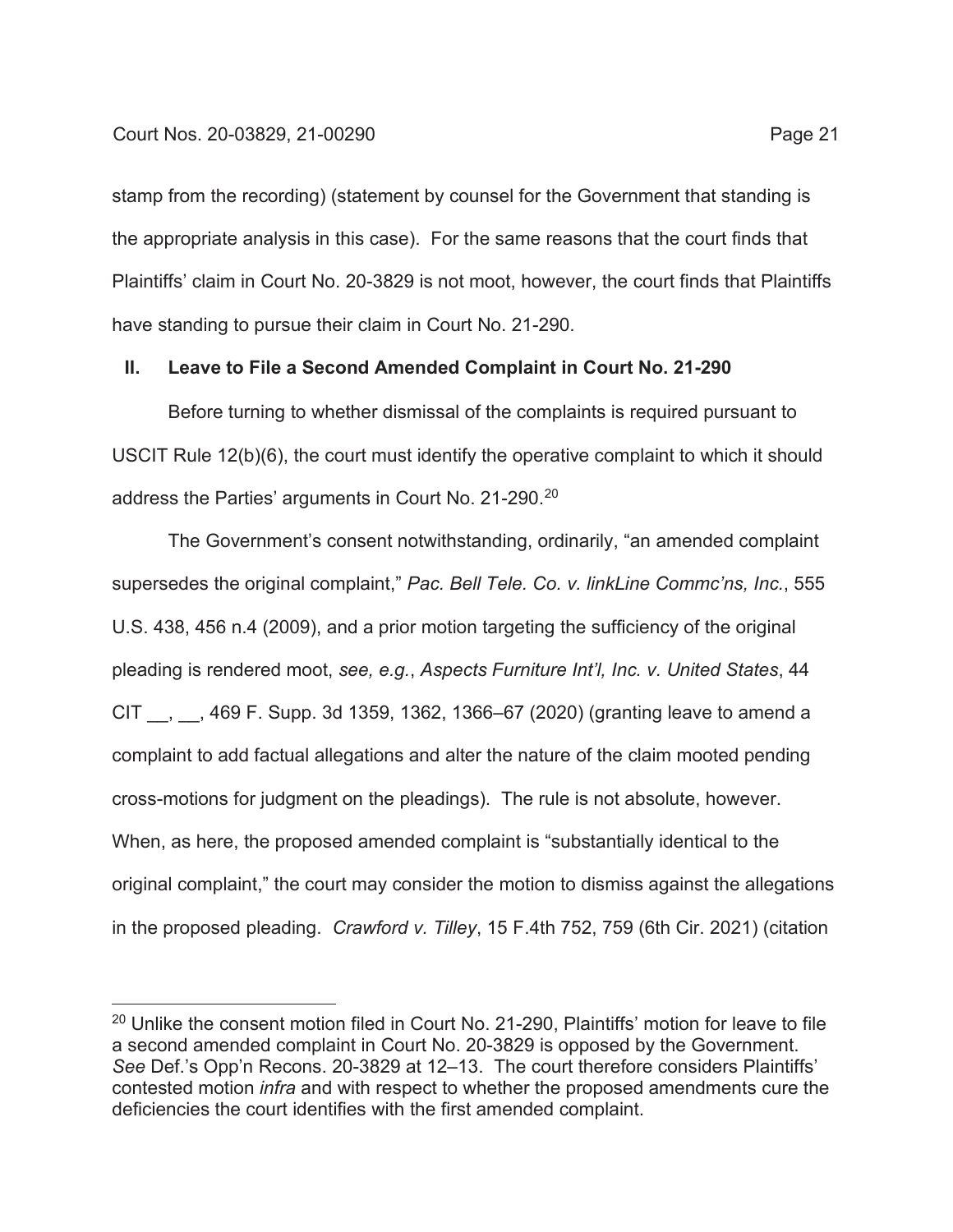omitted); *see also, e.g.*, *Pettaway v. Nat'l Recovery Sols., LLC*, 955 F.3d 299, 303–04 (2d. Cir. 2020) (per curiam); *Kalos v. United States*, 368 F. App'x. 127, 131–32 (Fed. Cir. 2010) (lower court did not abuse its discretion in applying the defendant's motion to dismiss to an amended complaint when "the amended complaint contained the same claims and substantially the same factual allegations as the original [complaint]").

Plaintiffs seek to make one change—the removal of one of two entries in the action. *See* Pls.' Consent Mot. Amend 21-290 at 1–2. The minor nature of the change, in conjunction with the benefit of having a clear record regarding the scope of the action, favors accepting the proposed second amended complaint and evaluating the Government's motion to dismiss against the allegations contained therein.

Accordingly, the court will grant Plaintiffs' consent motion to file a second amended complaint. The court now turns to whether dismissal is required pursuant to USCIT Rule 12(b)(6).

## **III. In Each Case, Plaintiffs Failed to State a Cognizable Claim Upon Which the Court May Grant the Requested Relief**

When reviewing a motion to dismiss for failure to state a claim, "any factual allegations in the complaint are assumed to be true and all inferences are drawn in favor of the plaintiff." *Amoco Oil Co. v. United States*, 234 F.3d 1374, 1376 (Fed. Cir. 2000). When there is "more to the story than what appears in [the] complaint," *White v. Keely*, 814 F.3d 883, 885 & n.2 (7th Cir. 2016), the court may also consider "matters incorporated by reference or integral to the claim, items subject to judicial notice, [and] matters of public record," *A & D Auto Sales, Inc. v. United States*, 748 F.3d 1142, 1147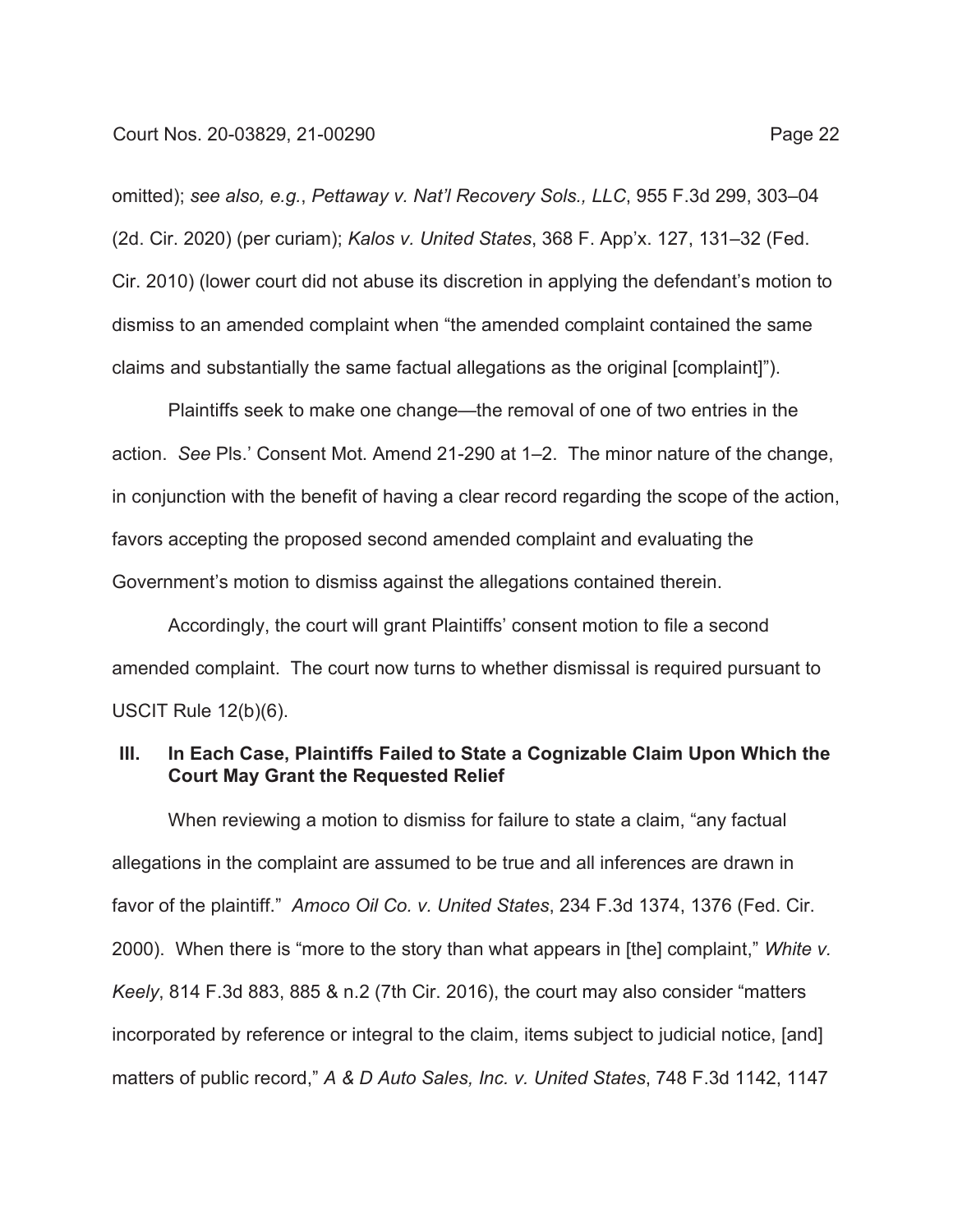(Fed. Cir. 2014) (quoting 5B Charles Alan Wright & Arthur R. Miller, *Federal Practice and Procedure* § 1357 (3d ed. 2004) (alteration in original)). Public records include "letter decisions of government agencies." *Pension Ben. Guar. Corp. v. White Consol. Indus., Inc.*, 998 F.2d 1192, 1197 (3rd Cir. 1993) (citing *Phillips v. Bureau of Prisons*, 591 F.2d 966, 968 (D.C. Cir. 1979)).

A court may properly dismiss a claim pursuant to Rule 12(b)(6) only if Plaintiffs' allegations of fact are not "enough to raise a right to relief above the speculative level." *Bell Atl. Corp. v. Twombly*, 550 U.S. 544, 555 (2007) (citations omitted). "[O]nly a complaint that states a plausible claim for relief survives a motion to dismiss." *Ashcroft v. Iqbal*, 556 U.S. 662, 679 (2009).

As previously noted, a generous reading of the operative complaints suggests that BIS's issuance of the flawed exclusions constitutes the unlawful final agency action underlying the requests for reliquidation. There is no serious dispute that BIS erred in granting the exclusions containing the invalid HTSUS provisions. *See* Oral Arg. 1:01:55–1:04:00 (counsel for the Government acknowledging the mistake). "In a case arising under the APA, the court may—and regularly will—remand" deficient agency action for reconsideration. *In re Section 301 Cases*, Slip Op. 22-32, 2022 WL 987067, at \*25 (CIT Apr. 1, 2022) (citing *Nat'l Org. of Veterans' Advocates, Inc. v. Sec'y of Veterans Affs.*, 260 F.3d 1365, 1379–80 (Fed. Cir. 2001)); *see also* 28 U.S.C. § 2643(c)(1) (providing for "orders of remand"); *Borlem S.A.-Empreedimentos Industriais v. United States*, 913 F.2d 933, 937–38 (Fed. Cir. 1990) (recognizing the CIT's authority to remand pursuant to section 2463(c)(1)).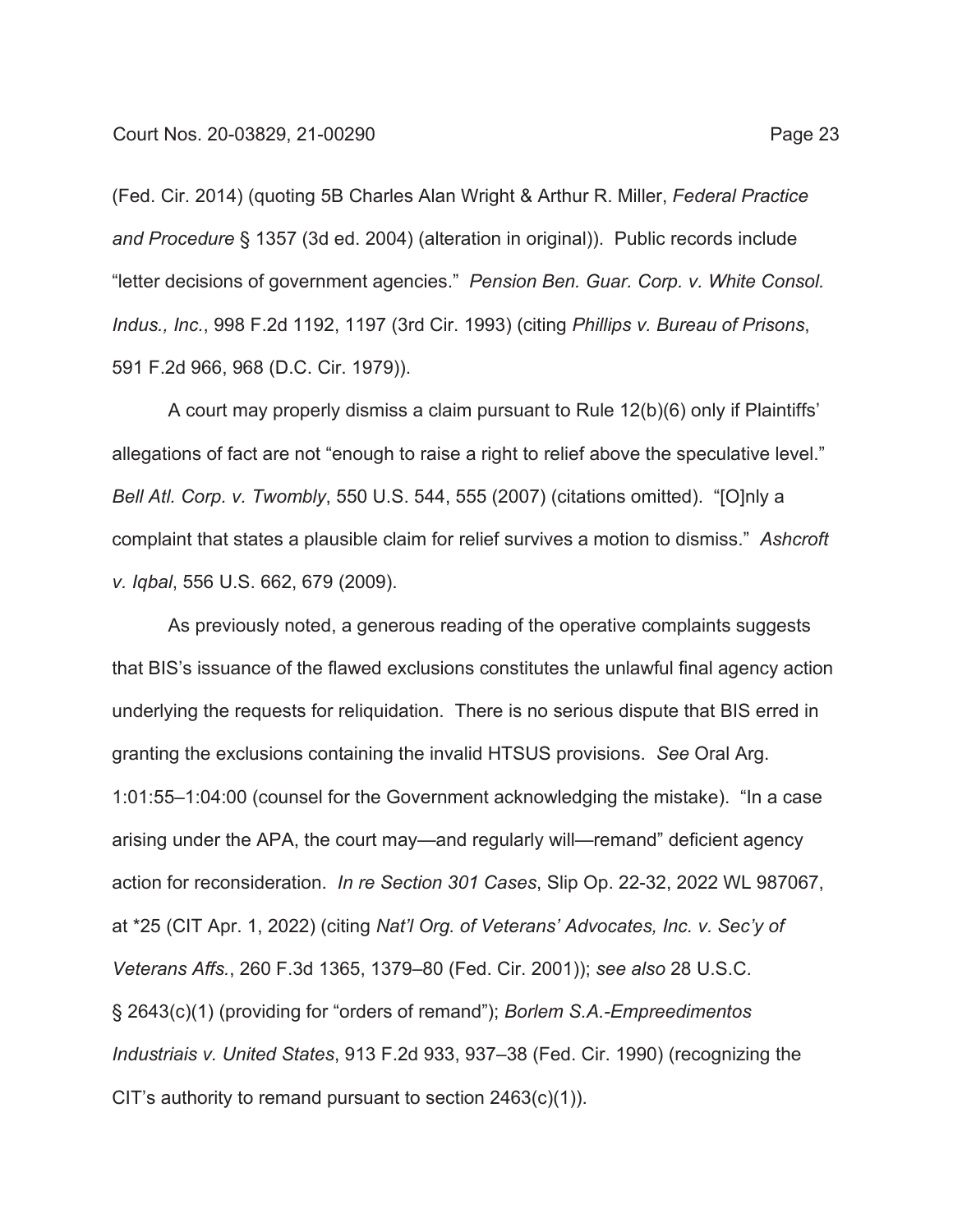A remand to BIS is unnecessary here, however, because BIS provided all the relief it could when it issued the revised exclusions and made those exclusions retroactive. Def.'s Mot. Dismiss 20-3829, Ex.  $F$ ;<sup>21</sup> 2nd Am. Compl. 21-290  $\P$  20. Thus, the court returns to the question of court-ordered reliquidation. The court concludes, however, that Plaintiffs have not stated a claim pursuant to which court-ordered reliquidation is an appropriate remedy.

Plaintiffs rely heavily on *Shinyei* to support their argument regarding the court's authority to order reliquidation. *See, e.g.*, Pls.' Opp'n Dismiss 20-3829 at 30; Pls.' Opp'n Dismiss 21-290 at 9. To be sure, the court may exercise such authority in appropriate cases. *See Shinyei*, 355 F.3d at 1312; *PrimeSource Building Prods., Inc. v. United States*, 45 CIT \_\_, \_\_, 505 F. Supp. 3d 1352, 1357–58 (2021) (ordering a refund

<sup>&</sup>lt;sup>21</sup> The court considers the Government's exhibit—BIS's decision memorandum rendering Bilstein's revised exclusion effective as of the date of the original submission—to constitute a public record the court may consider when ruling on a motion to dismiss pursuant to USCIT Rule 12(b)(6) without converting the motion into one for summary judgment. The decision memorandum is publicly available on Commerce's website for published exclusion requests. *See* U.S. Dep't of Commerce, Published Exclusion Reqs., https://232app.azurewebsites.net/steelalum (starting point for accessing exclusions using the search function) (last visited May 17, 2022); *see also*  BIS Decision Mem. on Exclusion Req. No. 155507, *available at* https://232app. azurewebsites.net/Forms/ExclusionRequestItem/155507 (scroll down to "BIS Decision Memo" and see attached file) (last visited May 17, 2022). The decision memorandum also constitutes a "letter decision of [a] government agenc[y]." *Pension Ben. Guar. Corp.*, 998 F.2d at 1197; *Phillips*, 591 F.2d at 968. Additionally, the court may take judicial notice of BIS's decision memorandum (and certain others like it) as a fact that is "not . . . subject to reasonable dispute." *CODA Dev. S.R.O. v. Goodyear Tire & Rubber Co.*, 916 F.3d 1350, 1360 (Fed. Cir. 2019) (quoting Fed. R. Evid. 201(b)). While Plaintiffs did not seek to supplement their complaint pursuant to USCIT Rule 15(d) to allege relevant subsequent events or include such events in their proposed second amended complaint, Plaintiffs have acknowledged BIS's actions in their briefing. *See, e.g.*, Pls.' Opp'n Dismiss 20-3829 at 31; Pls.' Reply Recons. 20-3829 at 8.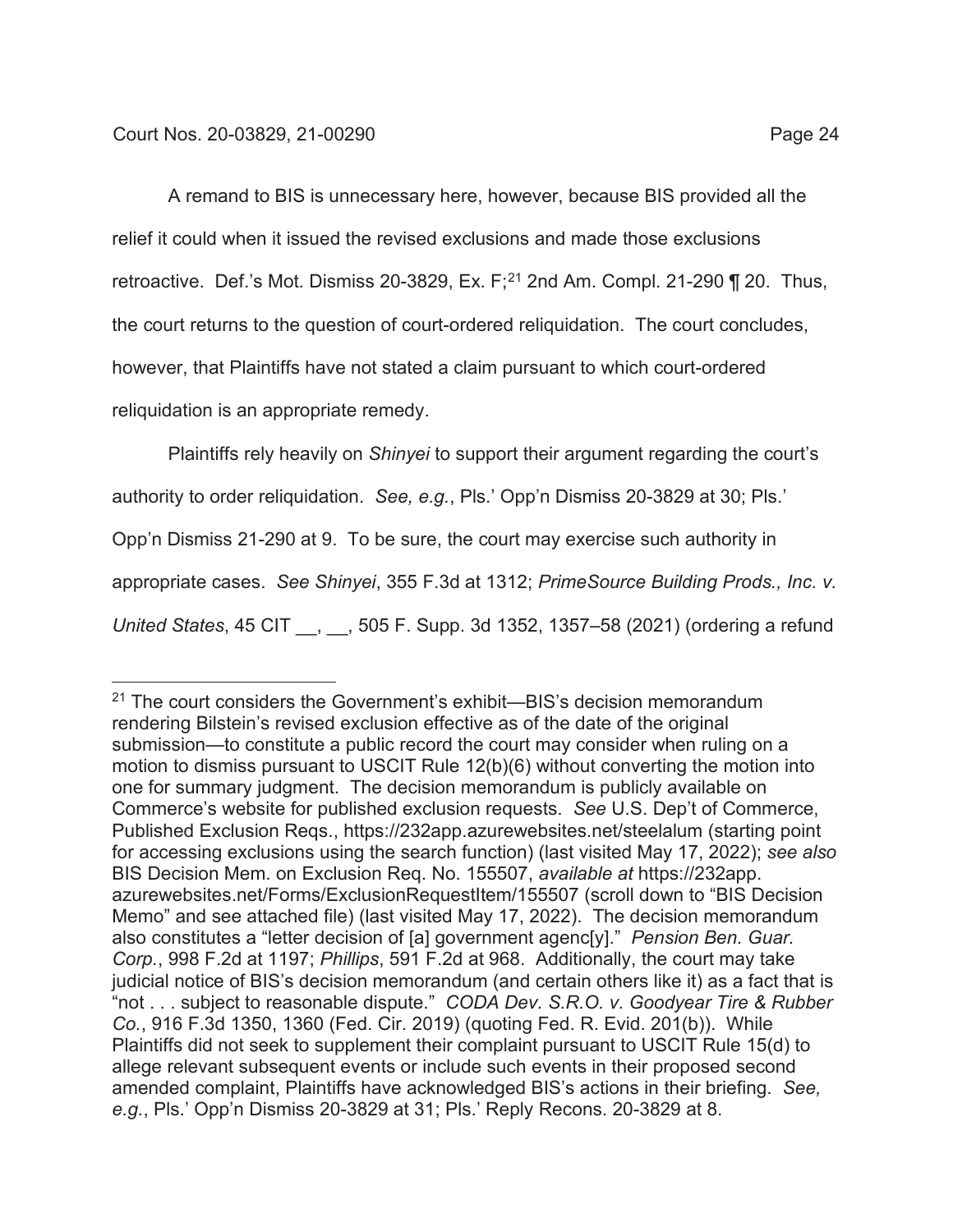of any section 232 duties paid on entries liquidated despite the court's preliminary injunction suspending liquidation);<sup>22</sup> Gilda Indus., Inc. v. United States, 33 CIT 751, 760, 625 F. Supp. 2d 1377, 1385 (2009) (ordering CBP to refund certain section 301 retaliatory duties without regard to liquidation status), *aff'd*, 622 F.3d 1358 (Fed. Cir. 2010). Here, however, Plaintiffs' claims relate to the section 232 exclusion process established by the Executive Branch.

The exclusion process established by the President provided that retroactive relief—refunds of section 232 duties on entries made on or after an exclusion request was made—is limited to unliquidated entries or entries for which liquidation is not final. Proclamation 9777, cl. 5; *see also* Proclamation 9705, cl. 3. Regulations issued by BIS notify importers that refunds of section 232 duties are within the province of CBP, not BIS. *See* 15 C.F.R. pt. 705, Supp. 1(h)(2)(iii)(B). CBP issued guidance consistent with the limitations established by the President. *See, e.g.*, CSMS # 18-000352 (directing importers to file post summary corrections or protests to request refunds on prior entries). In other words, the section 232 exclusion process is a discretionary regime implemented with certain conditions and limitations.

The instant cases are distinct from *Shinyei*, in which Shinyei's claim arose out of the statute—19 U.S.C. § 1675(a)(2)(C)—that governed the relationship between Commerce's calculations pursuant to an antidumping duty administrative review and

 $22$  The court later stayed this aspect of its judgment pending appeal before the Federal Circuit. *See PrimeSource Building Prods., Inc. v. United States*, 45 CIT \_\_, \_\_, 535 F. Supp. 3d 1327, 1336 (2021).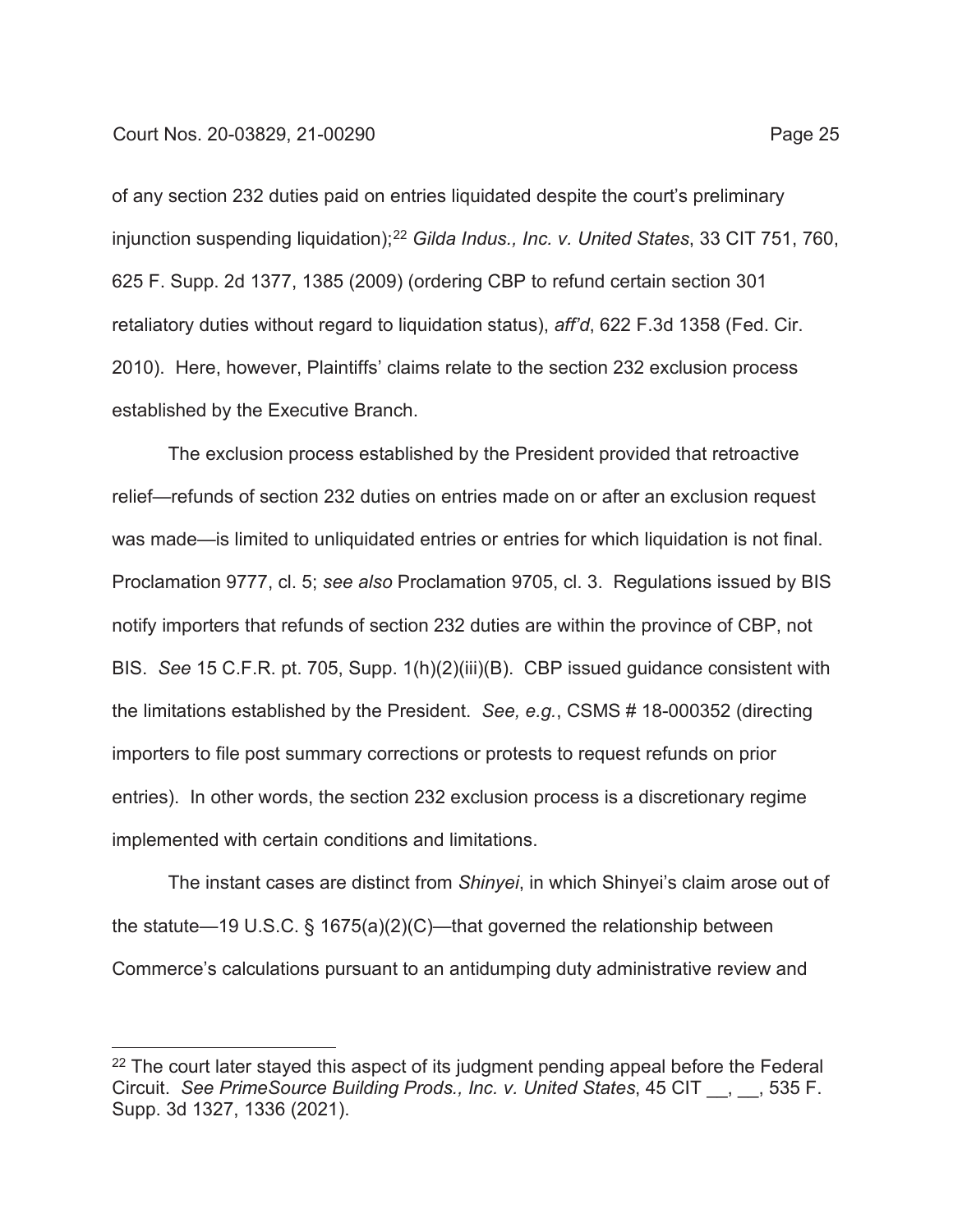CBP's assessment of the duties. *See Shinyei*, 355 F.3d at 1303, 1306. Plaintiffs' claims are also distinct from claims raised in cases seeking to challenge the imposition of certain duties as void *ab initio*. *See In re Section 301 PI Slip Op.*, 524 F. Supp. 3d at 1372–83 (Barnett, C.J., in a case challenging the imposition of duties pursuant to section 301 of the Trade Act of 1974 as void *ab initio*, dissenting from the grant of a preliminary injunction upon finding that the court's authority to order reliquidation undermined the plaintiffs' assertions of irreparable harm arising from liquidation).

At the hearing, Plaintiffs implicitly acknowledged the absence of any legal requirement for an exclusion process when counsel was unable to identify any such requirement (while suggesting, without elaboration, that the absence of a process might have had legal implications). *See* Oral Arg. 42:50–43:59. Regarding the process established to effectuate section 232 exclusions, Plaintiffs make no claim<sup>23</sup> that the limitation on retroactive refunds to entries that have not liquidated or for which liquidation is not final is arbitrary or capricious.<sup>24</sup> Plaintiffs also raise no challenge to BIS's regulations alerting importers to CBP's role in providing refunds and do not suggest that BIS has any authority to issue refunds. While in one case Plaintiffs allege, in a conclusory fashion, that BIS failed to publish a regulation concerning the correction

<sup>&</sup>lt;sup>23</sup> Plaintiffs argue that "the government attempts to invent a new requirement for a 'protective' protest to stop the clock in order to obtain a refund of duties." Pls' Opp'n Dismiss 21-290 at 7. Plaintiffs do not, however, allege any such claim regarding CBP's use of the protest statute to implement exclusions in their complaints or support their argument with legal authority.

 $24$  This statement is without prejudice to the question whether any challenge to the President's imposition of such conditions would be justiciable.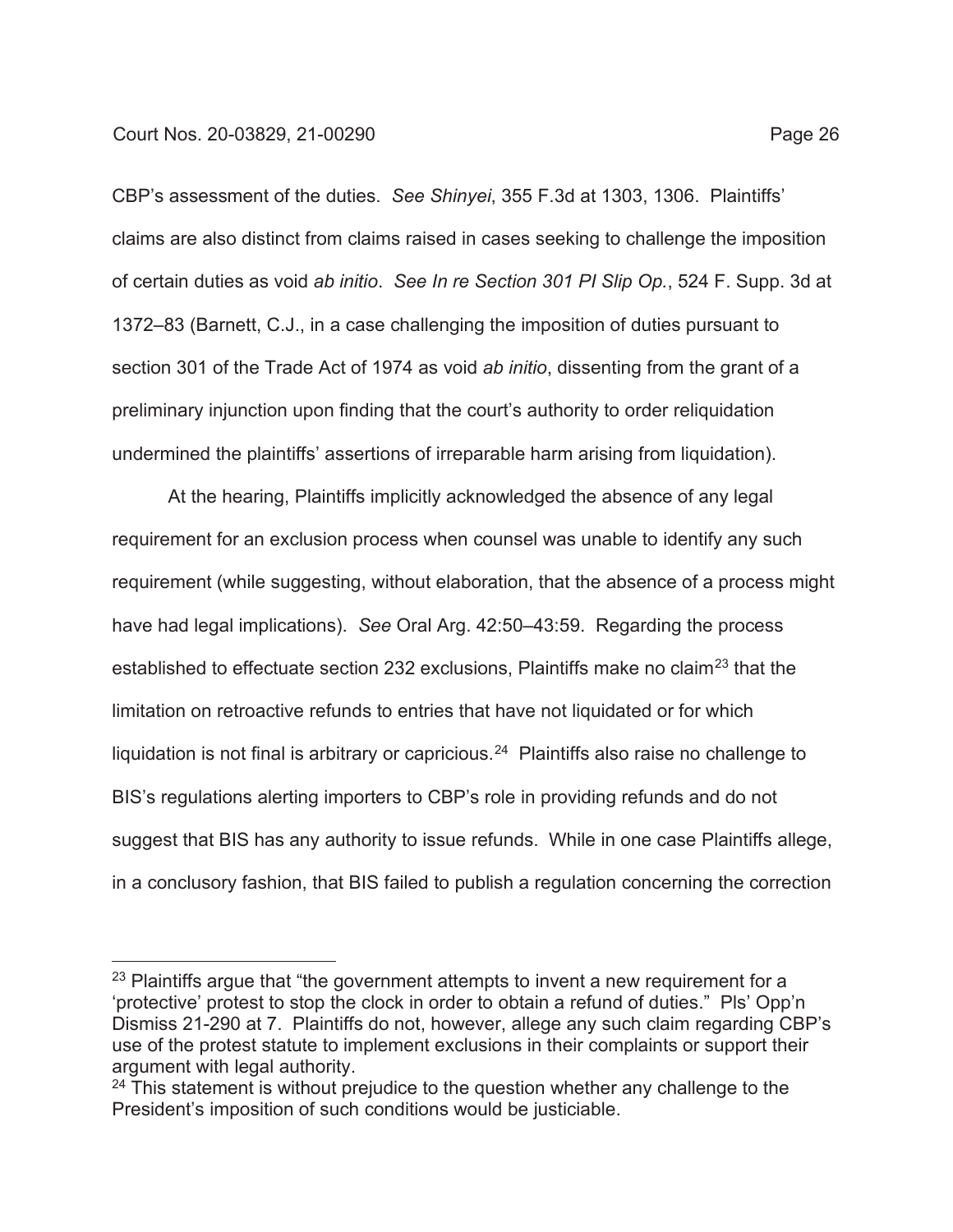of HTSUS errors in exclusions or inform Plaintiffs of a mechanism to obtain refunds prior to liquidation, 2nd Am. Compl. 21-290 ¶¶ 26–27, Plaintiffs do not identify any legal basis for the claim, nor is one suggested in their briefing, *see* Pls' Opp'n Dismiss 21-290 at 8 (asserting, without supporting authority, that "Commerce was obligated to make publicly available a viable remedy" for "chang[ing] the tariff number in the exclusion"). *Cf.* 15 C.F.R. pt. 705, Supp. 1(c)(2) (allowing importers to submit exclusions for a product even if a prior exclusion was denied or is otherwise invalid).

Plaintiffs' reliance on *ThyssenKrupp v. United States*, 886 F.3d 1215 (Fed. Cir. 2018) is also misplaced. *See* Pls.' Opp'n Dismiss 21-290 at 11. That case concerned an intervening change in the legal requirement to pay antidumping duties on eight entries based on revocation of the antidumping duty order with an effective date prior to the entries, a change that CBP failed to apply in response to a timely-filed protest. *ThyssenKrupp*, 886 F.3d at 1218–20, 1223. Here, however, Commerce's approval of the revised exclusions, *see* Def.'s Mot. Dismiss 20-3829, Ex. F; 2nd Am. Compl. 21-290 ¶ 20, did not automatically void the application of the duties because approved exclusions must be presented to CBP for evaluation and, when appropriate, the issuance of refunds.25 *See* Proclamation 9705, Annex (U.S. Note 16(c)–(d)); 15 C.F.R.

 $25$  The court notes that presentation of the exclusion to CBP allows CBP to undertake its own evaluation of whether the exclusion properly applies to the entry in question, including whether the quantitative cap on the product subject to the exclusion has been met. *See, e.g.*, Def.'s Mot. Dismiss 21-290, Ex. F (listing a quantitative cap on the requested annual exclusion amount).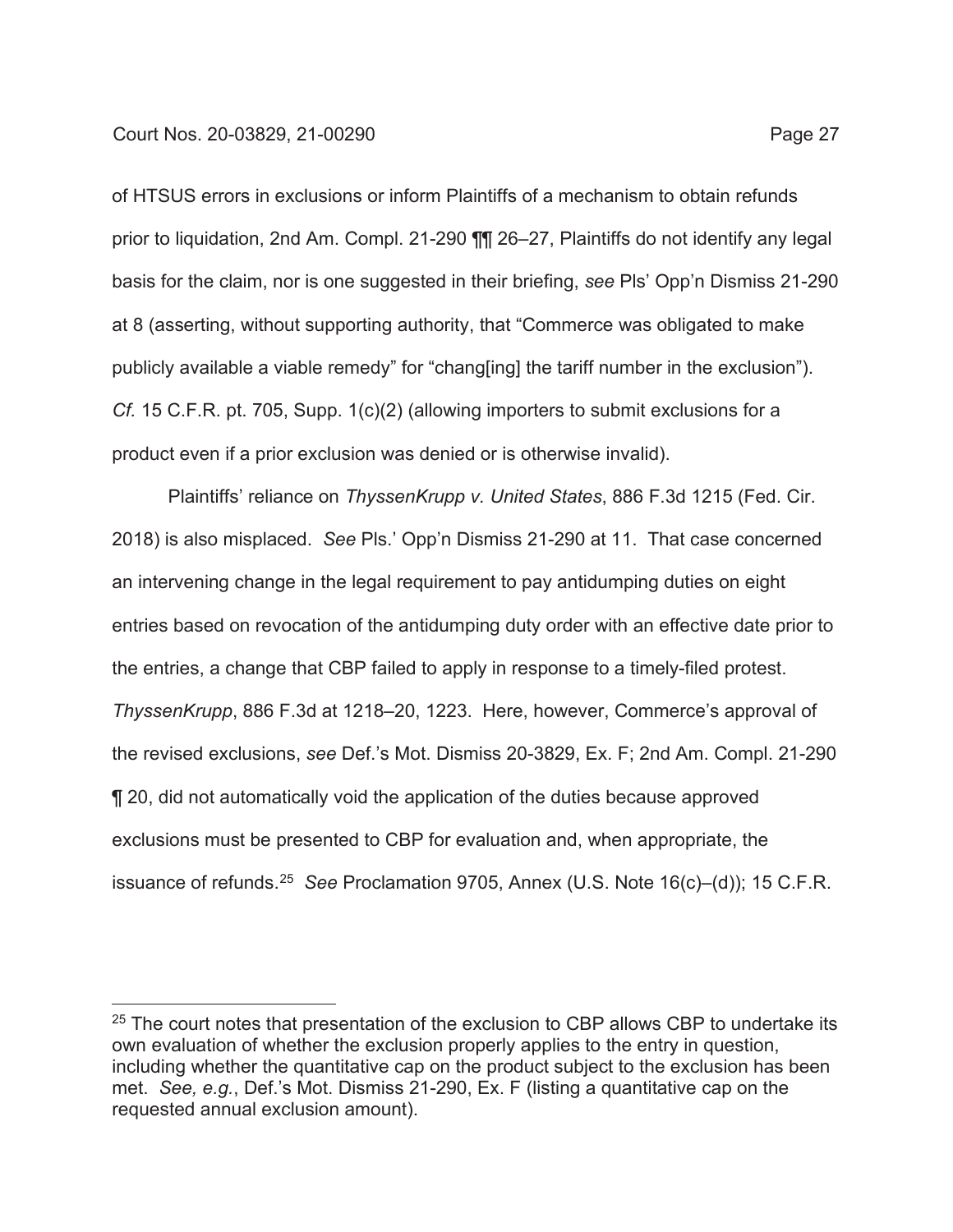pt. 705, Supp. 1(h)(2)(iii)(B). Absent presentation of an approved exclusion to CBP, the legal requirement to pay duties on merchandise subject to section 232 duties remained.

In sum, Plaintiffs' complaints fail to state a claim upon which the court can grant relief beyond BIS's grant of the corrected exclusions.

Plaintiffs' proposed second amended complaint filed in Court No. 20-3829 fails to cure the deficiencies discussed above and amendment would be futile. *See Kemin Foods, L.C. v. Pigmentos Vegetales del Centro S.A. de C.V.*, 464 F.3d 1339, 1353 (Fed. Cir. 2006) (stating that leave to amend may be denied "if the court finds that . . . the amendment would be futile") (citing *Foman v. Davis*, 371 U.S. 178, 182 (1962)). Plaintiffs seek to add factual allegations concerning the internal processes used by Bilstein and VoestAlpine to apply granted exclusions. *See* [Proposed] Am. Compl. ("Proposed 2nd Am. Compl. 20-3829")  $\P\P$  12-13, ECF No. 28-1.<sup>26</sup> Concerning the purported legal basis for the claim, Plaintiffs seek to allege that "[t]he actions of Defendant contributed substantially to the inability of Plaintiffs to obtain refunds of Section 232 duties before the liquidation of the Entry became final," *id.* ¶ 19; "Defendant United States wrongfully granted an exclusion that led Plaintiffs to believe that refunds of duties could be claimed," *id.* ¶ 23; "[w]hen Plaintiffs discovered the only method to

 $26$  Contrary to the court's rules and administrative orders, Plaintiffs did not append "a list of each amendment or correction, including the page number for each amendment or correction," or "an amended or corrected version of the document showing the additions, deletions, and any other changes in a 'redline and strikeout' format." USCIT Admin. Order 02-01 ¶ 4(d)(i); *see also* USCIT Rule 15 (practice comment).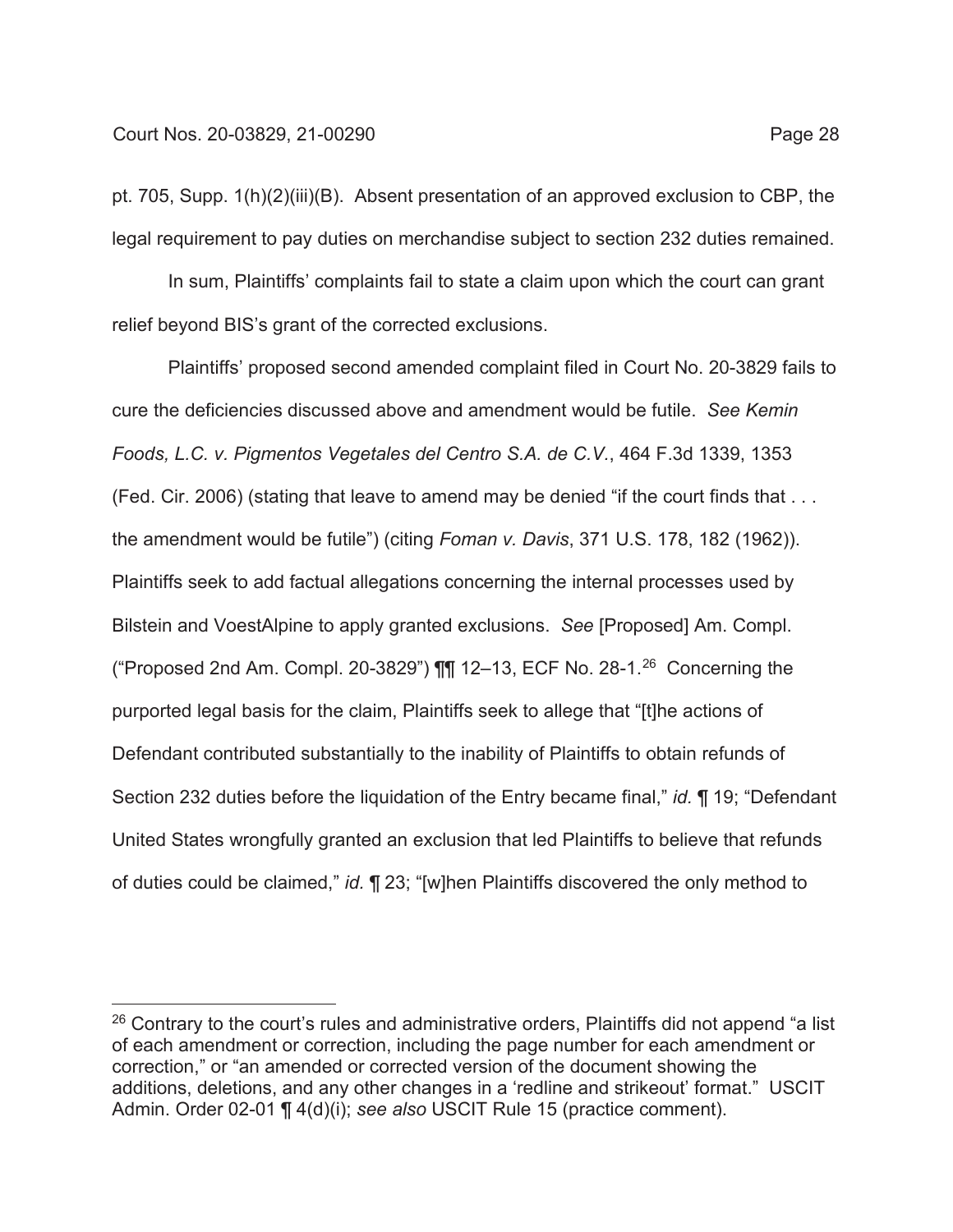obtain relief, the entry had liquidated," *id.* ¶ 24; and "[o]btaining refunds without the assistance of the [c]ourt is not possible," *id.* ¶ 25.27

As with the existing complaints, however, a favorable reading of the proposed second amended complaint suggests a claim based on Commerce's alleged improper grant of the erroneous exclusions and nothing from which the court may infer a "plausible claim" for refunds through reliquidation. *See Iqbal*, 556 U.S. at 679. Plaintiffs identify no additional allegedly unlawful final agency action(s) or legal theory to support their claim or requested relief. Thus, further amendment would be futile and will be denied. *See Kemin Foods, L.C.*, 464 F.3d at 1353.

### **CONCLUSION AND ORDER**

In accordance with the foregoing, it is hereby

**ORDERED** that Plaintiffs' motion for relief from judgment, for reconsideration,

and for leave to amend the consolidated complaints (ECF No. 28, Court No. 20-3829) is

**GRANTED IN PART** as to reconsideration of the question of mootness and **DENIED IN** 

**PART** as to leave to file a second amended complaint and for relief from judgment; it is further

**ORDERED** that the portion of the court's opinion in *VoestAlpine USA Corp. v. United States*, 45 CIT \_\_, 532 F. Supp. 3d 1379 (2021), dismissing Court No. 20-3829 as moot is **VACATED**; it is further

 $27$  Plaintiffs also seek to modify an existing allegation to note that the Government "has challenged the right of Plaintiffs to obtain equitable relief in this [c]ourt." Proposed 2nd Am. Compl. 20-3829 ¶ 26. This proposed amendment is immaterial to issues under consideration.